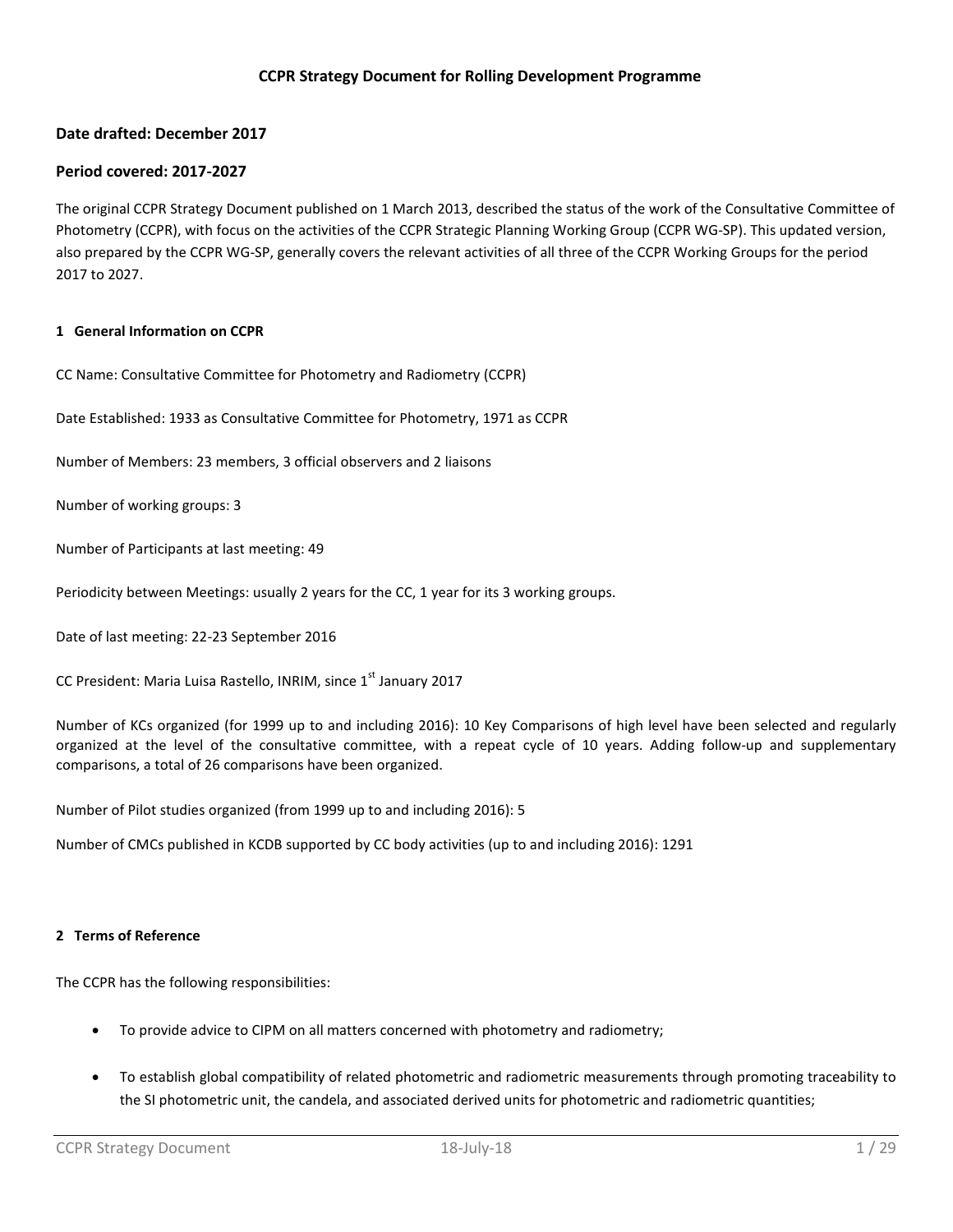- To contribute to the establishment of a globally recognized system of national measurement standards for photometry and radiometry and development of absolute radiometry methods and facilities;
- To contribute to the implementation and maintenance of the CIPM MRA in the field of photometry and radiometry;
- To review and advise the CIPM on the uncertainties of the photometry and radiometry calibration and measurement capabilities as published on the BIPM website;
- To act as a forum for the exchange of information about the photometry and radiometry activities of the CCPR members and observers;
- To create opportunities for collaboration in the field of photometry and radiometry

In particular, the CCPR coordinates international Key Comparisons performed to benchmark claimed competencies of the National Metrology Institutes (NMIs) and Designated Institutes (DIs) for standards that are needed to underpin photometry, optical properties of detectors and sources, optical properties of materials and fiber optics. The following photometric, radiometric and spectrophotometric quantities have been identified as key measurands for this purpose: spectral irradiance, spectral responsivity, luminous intensity, luminous flux, spectral diffuse transmittance and spectral regular reflectance.

The CCPR allows Regional Metrology Organizations (RMOs) to coordinate subsequent key comparisons for NMIs or DIs in their regions to link to these CCPR key comparison reference values and also to coordinate regional comparisons of measurement standards for additional quantities related to photometry and radiometry. These have included absolute radiometers, spectral radiance, spectral radiant flux, colorimetric quantities and optical fibre quantities such as attenuation, power meters, etc.

The CCPR also acts as a forum for the exchange of information about the activities of its members and observers, to provide SI traceable measurement results with reduced uncertainties for developing or emerging activities such terahertz and single photon radiometry.

In order to carry out its responsibilities, the CCPR has currently three established Working Groups (WGs) with the following terms of references:

# **2.1 CCPR Working Group on Strategic Planning (WG-SP) (established in 2005)**

- establish and maintain a strategic planning document for the CCPR in line with the CIPM guidance document for CCs;
- advise the CCPR on the optimal operational structure;
- draft and maintain admission criteria for membership of the CCPR and its working groups;
- monitor and respond to developments with respect to the future of the SI;
- regularly review and update, as needed, the *mise en pratique* for the candela.

# **2.2 CCPR Working Group on Key Comparisons (WG-KC) (established in 1997)**

• establish and maintain a list of key and other comparisons in the field of photometry and radiometry, which will adequately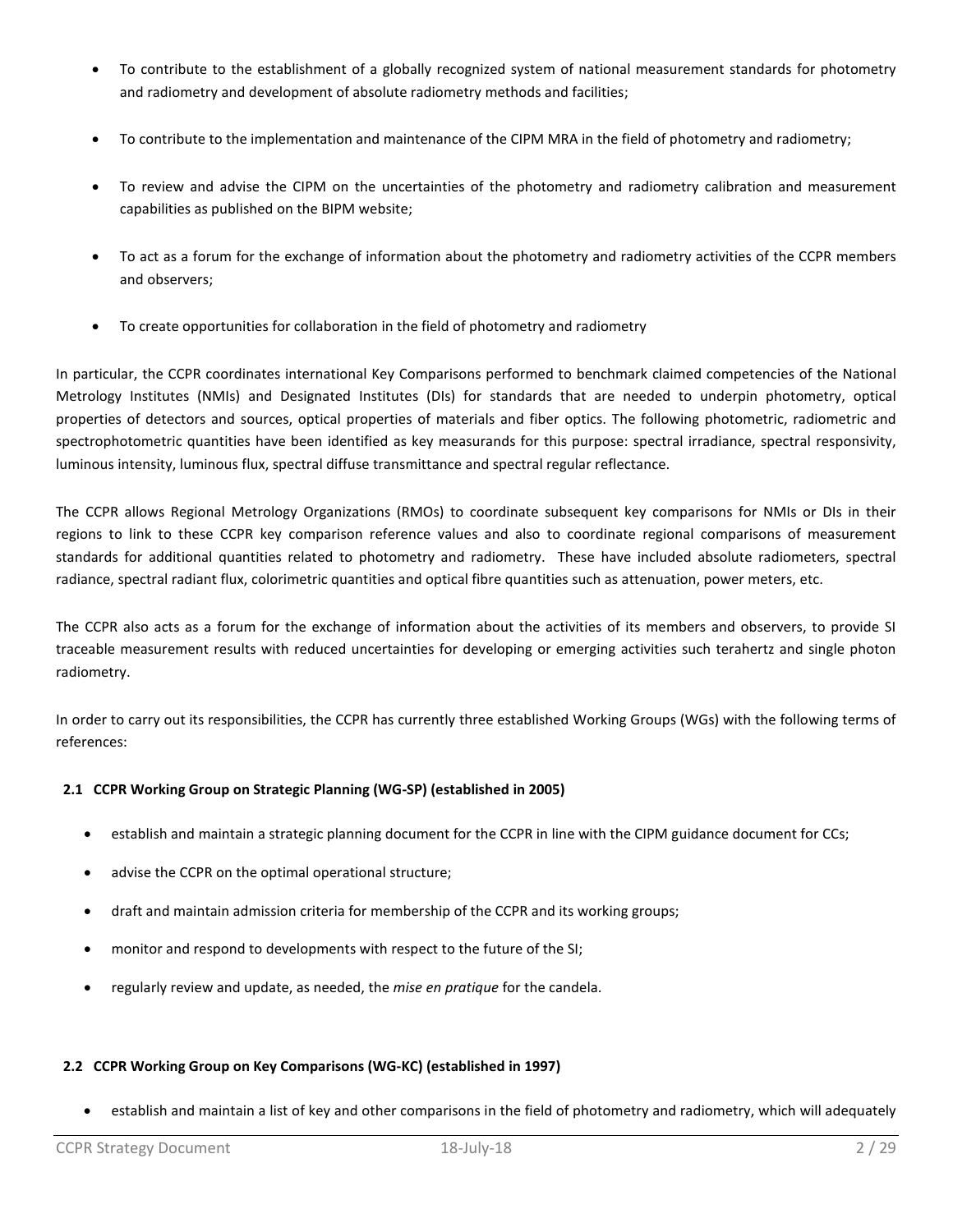support CMC claims by NMIs in this field of measurement in the spirit of the global MRA between NMIs;

- coordinate and schedule key comparisons, to review progress in comparisons and to recommend to the CCPR the inclusion of the results of key comparisons in Appendix B of the MRA database;
- provide supplementary guidelines and/or interpretations to the guidelines on conducting key comparisons included in the MRA, specifically for the field of photometry and radiometry;
- recommend general principles for the calculation of key comparison reference values in photometry and radiometry;
- provide advice to the WG-CMC on the range of CMCs supported by particular key comparisons;
- monitor and approve RMO key comparisons and provide advice on RMO supplementary comparison activities.

# **2.3 CCPR Working Group on CMCs (WG-CMC) (established in 2003)**

- coordinate and approve the definition of service categories requested by RMOs and to maintain lists of service categories, and – where necessary – rules for the preparation of CMC entries;
- agree on detailed technical review criteria:
- coordinate and, if necessary, conduct inter-regional reviews of CMCs submitted by RMOs for posting in Appendix C of the MRA;
- provide guidance on the range of CMCs supported by particular key and supplementary comparisons;
- suggest to the WG-KC areas where additional key and supplementary comparisons may be needed;
- coordinate the review of existing CMCs in the context of new results of key and supplementary comparisons.

Within the organisational structure of these Working Groups, there are several Task Groups (TGs) that are not considered permanent but respond to a specific task or pressing issue. The current list of task groups within each of these working groups can also be found at the BIPM web-site. Information is also provided at this site on the terms of reference of these TGs and their membership.

Within WG-SP, there are currently 9 active Task Groups including one joint Task Group. Four of the WG-SP Task Groups: TG1 (Terms of Reference), TG2 (Membership Criteria), TG3 (CCPR Structure) and TG5 (*Mise en pratique*) have completed their stated aims and prepared reports that were approved by CCPR; these were dissolved in 2010, 2012, 2010 and 2015, respectively. Information about the current membership of WG-SP and the membership and terms of reference of its currently active task groups can be found on the BIPM web-site at: [http://www.bipm.org/en/committees/cc/wg/ccpr-wg-sp.html.](http://www.bipm.org/en/committees/cc/wg/ccpr-wg-sp.html)

Within WG-KC, there are currently 4 active Task Groups. One of the WG-KC Task Groups: TG2 (RMO linkage ) recently completed its stated aims of preparing input to one of the WG-KC Guidance documents (G6) and is expected to be dissolved at the next CCPR meeting. Information about the current membership of WG-KC and the membership and terms of reference of its currently active task groups can be found on the BIPM website at: [http://www.bipm.org/en/committees/cc/wg/ccpr-wg-kc.html.](http://www.bipm.org/en/committees/cc/wg/ccpr-wg-kc.html)

Within WG-CMC, there are currently 3 active Task Groups. Information about the current membership of WG-CMC and the membership and terms of reference of its currently active task groups can be found on the BIPM web-site at: [\(http://www.bipm.org/en/committees/cc/wg/ccpr-wg-cmc.html.](http://www.bipm.org/en/committees/cc/wg/ccpr-wg-cmc.html)

Within CCPR, the concept of Discussion Forum was introduced several years ago as a new category of CCPR Task Group for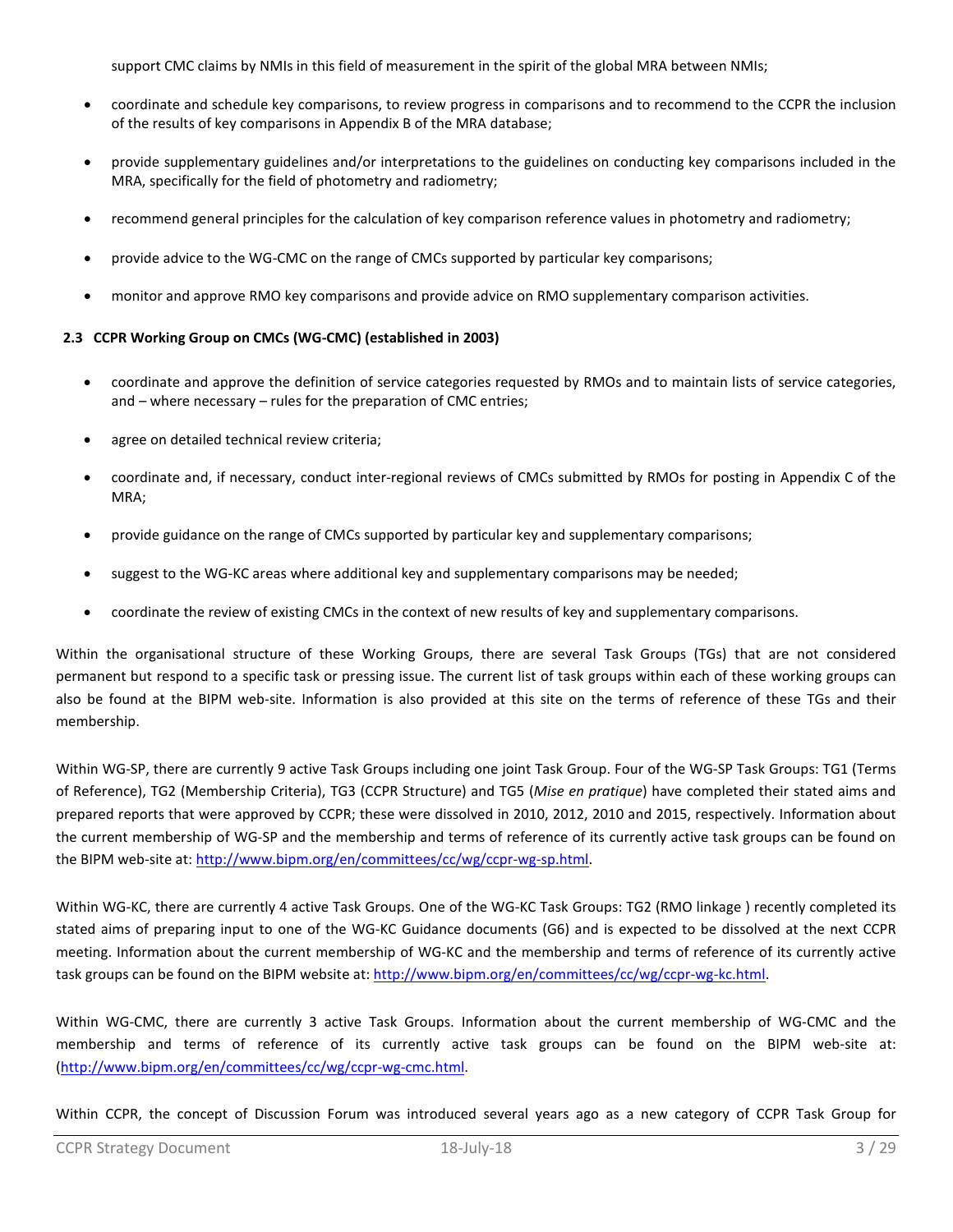discussing measurement issues and other emerging topics of interest that would benefit from broader participation of experts. These Discussion Forum Task Groups are intended to be short-lived and to recommend concrete tasks to CCPR, such as the establishment of a new technical CCPR working group, identify need for cooperative NMI research, pilot studies, or new pilot or key comparisons to provide SI traceability and to underpin associated CMCs. These Discussion Forum type TGs have an expanded membership that includes not only CCPR members but also non-CCPR experts from other CCs, industry, academia and other organizations, to carry out focused scientific and technical discussions and to address specific issues. Presently, there are 4 Discussion Forum type TGs within WG-SP: TG 6 (Fibre Optics), TG7 (Few Photon Metrology), TG8 (THz Metrology) and TG12 (Use of White LED Sources for Photometry) and one within WG-KC: TG3 (Comparison Analysis).

## **3 Baseline Status**

### **3.1 Definition and realization of units and related quantities**

On Mav 20<sup>th</sup>, 2019, "World Metrology Day", the new SI will be inaugurated (see [https://www.bipm.org/utils/common/pdf/SI](https://www.bipm.org/utils/common/pdf/SI-statement.pdf)[statement.pdf\)](https://www.bipm.org/utils/common/pdf/SI-statement.pdf). Four of the seven base units of the SI system will be redefined: the kilogram, the ampere, the kelvin and the mole. The other three base units will be reformulated, the meter, the second and the candela. Each of these units will then be based on a fixed numerical value of a defining constant, see the 9<sup>th</sup> edition of the SI brochure (draft version of 9<sup>th</sup> edition of the SI brochure, 5 February 2018, available at https://www.bipm.org/utils/en/pdf/si-revised-brochure/Draft-SI-Brochure-2018.pdf). As a direct response to this planned revision of the SI system (see, e.g., [https://www.bipm.org/en/measurement-units/rev-si/\)](https://www.bipm.org/en/measurement-units/rev-si/) the CCPR prepared a position paper on a possible reformulation of the candela that was published in Metrologia in 2010[\(http://iopscience.iop.org/article/10.1088/0026-](http://iopscience.iop.org/article/10.1088/0026-1394/47/5/R01/meta;jsessionid=3FD460765BAF8A1821F7193F99602708.c1.iopscience.cld.iop.org)

[1394/47/5/R01/meta;jsessionid=3FD460765BAF8A1821F7193F99602708.c1.iopscience.cld.iop.org\)](http://iopscience.iop.org/article/10.1088/0026-1394/47/5/R01/meta;jsessionid=3FD460765BAF8A1821F7193F99602708.c1.iopscience.cld.iop.org). This article is also listed in the Metrologia Highlights of 2010. The CCPR WG-SP also created a new Task Group on SI (TG4) to look into possible ways of linking the definition of the candela to the Planck constant, *h*, to cater to the additional needs of emerging sectors, such as the quantum-based technologies.

In February 2012, the CCPR WG-SP Task Group TG5 held a workshop on the *mise en pratique* of the candela and invited representatives from the International Commission on Illumination (CIE). The Workshop had the objectives of guiding the direction and to coordinate possible joint work between the CIE and the CCPR to prepare a new *mise en pratique* for the candela. It was decided that the candela would not be redefined, but it was planned to change the wording of its definition. The final decision was that a concise *mise en pratique* would be written by experts from the CCPR (WGSP TG-5) and that the important companion document, the BIPM monographie on *Principles Governing Photometry* (1983) would be updated by members of WG-SP with experts from CIE in a joint CCPR-CIE Task Group on *Principles Governing Photometry* (CIPM/CIE JTC-2). The terms of reference of this joint TC are to prepare a comprehensive joint CIPM/CIE publication on 'Principles Governing Photometry' that will include all photometric quantities and units with CIE standard spectral luminous efficiency functions for photopic, scotopic as well as for mesopic vision which was only recently defined by the CIE (CIE 191:2010 Recommended system for Mesopic Photometry Based on Visual Performance). This updated document will not only replace the existing BIPM Monographie (at [http://www.bipm.org/utils/en/pdf/Monographie1983-1.pdf\)](http://www.bipm.org/utils/en/pdf/Monographie1983-1.pdf), it will serve as an update of the essentially identical CIE technical report, *CIE Publication 18.2: 1983: The Basics of Physical Photometry.*

The CCPR recently completed the updated *mise en pratique* for the definition of the candela to include an extension to associated derived units for photometric and radiometric quantities in the International System of Units (SI). It is notable that this extension also included practical realization of photon-number based units. This document was prepared by members of the WG-SP Task Group TG5 and published and available on-line in July 2015 (at: [http://metrologia.bipm.org/guides-stds-conventions/2016/G1.pdf\)](http://metrologia.bipm.org/guides-stds-conventions/2016/G1.pdf) and in *Metrologia* (Vol. 53, 2016, G1 at: [http://iopscience.iop.org/article/10.1088/0026-1394/53/3/G1/meta\)](http://iopscience.iop.org/article/10.1088/0026-1394/53/3/G1/meta). This paper was one of *Metrologia's* highlights for 2016.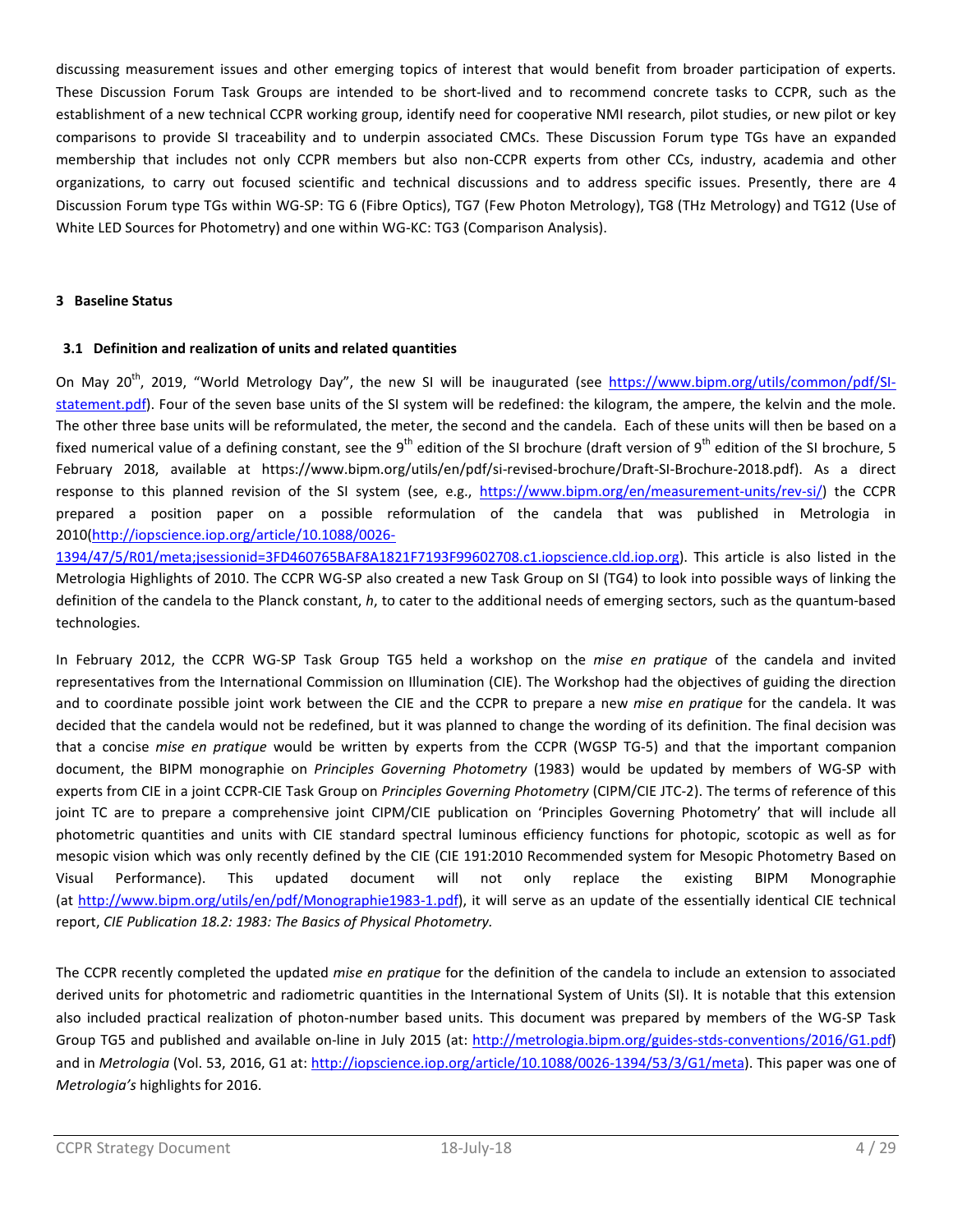The *Metrologia* (2010) paper prepared by members of CCPR, introduced for the first time a technical constant for photometry, *K*cd, which was adopted by the CCU for the explicit-constant definition of the candela. Although no consensus was achieved at that time regarding the importance of a photon-number based definition for the candela, the members of WG-SP Task Group TG4 continue to monitor developments in the photon-based technologies and respond, as needed, to find consensus within CCPR.

The CCPR also prepared responses to CCU regarding the *Impact of Changes in the SI Units on Radiometry and Photometry* for the Consultative Committee of Units (CCU) meeting in June 2007 and on its position regarding the proposed rewording of the candela definition in explicit constant form and the subsequent text in explicit unit form (CCU/104.7.CCPR and annex to report of CCPR meeting  $2012<sup>1</sup>$  $2012<sup>1</sup>$  $2012<sup>1</sup>$ ).

The CCPR also provided input to an opinion paper on the evolving needs in the field of photometry and radiometry for the 2007 BIPM *Report on Evolving Needs for Metrology in Trade, Industry and Society*.

# **3.1.1 Coordination with other International Bodies**

The special relationship between the CCPR and CIE, where the CIPM (CCPR) is responsible for the definition and traceability of the candela in the SI system and the CIE is responsible for the standardization of the action spectra of the human eye, was formally recognized in April 2007 with the establishment of a Memorandum of Understanding (MOU) between CIPM (CCPR) and CIE. The CIE is a liaison of CCPR.

In recognition of the cooperation between the World Meteorological Organization (WMO), the International Bureau of Weights and Measures (BIPM) and the CCPR, relating to the metrological needs of the WMO; in particular the need for space-based radiometric measurements to be traceable to SI units, the WMO is a liaison of CCPR (https://www.bipm.org/en/worldwidemetrology/liaisons/wmo.html ).

# **3.2 Key Comparisons and CMCs**

There are currently ten key comparisons for the six key measurands (spectral irradiance, spectral responsivity, luminous intensity, luminous flux, spectral diffuse transmittance and spectral regular reflectance) held within the CCPR, considered to be adequate for underpinning the core photometry and radiometry measurement capabilities and associated CMCs. These are, in the main, conducted at a high level and cover the areas of radiometry and photometry of sources and detectors and spectrophotometry of materials. An overview with the key comparisons is provided in section 7.

# **3.2.1 Linking and Supplementary Comparisons**

Each of the ten CCPR key comparisons may be followed by a subsequent bilateral key comparison at the CC level and by linked key comparisons organized in each RMO. As a result, since 1999, there have been a total of 34 CCPR and RMO key comparisons that have been approved for equivalence, and an additional 3 comparisons are at the Draft B stage. The results of these comparisons support a total of 1291 CMCs (up to 2016) in the fields of photometry, properties of sources and detectors, properties of materials and fibre-optics.

In the same period, 17 supplementary comparisons were conducted and published, mainly within RMOs. Only three CCPR supplementary comparisons were carried out in the early 2000s. After their completion the future of these supplementary comparisons was discussed within WG-KC and CCPR and it was decided that none of these needed to be conducted as additional

<span id="page-4-0"></span> $1$  Under publication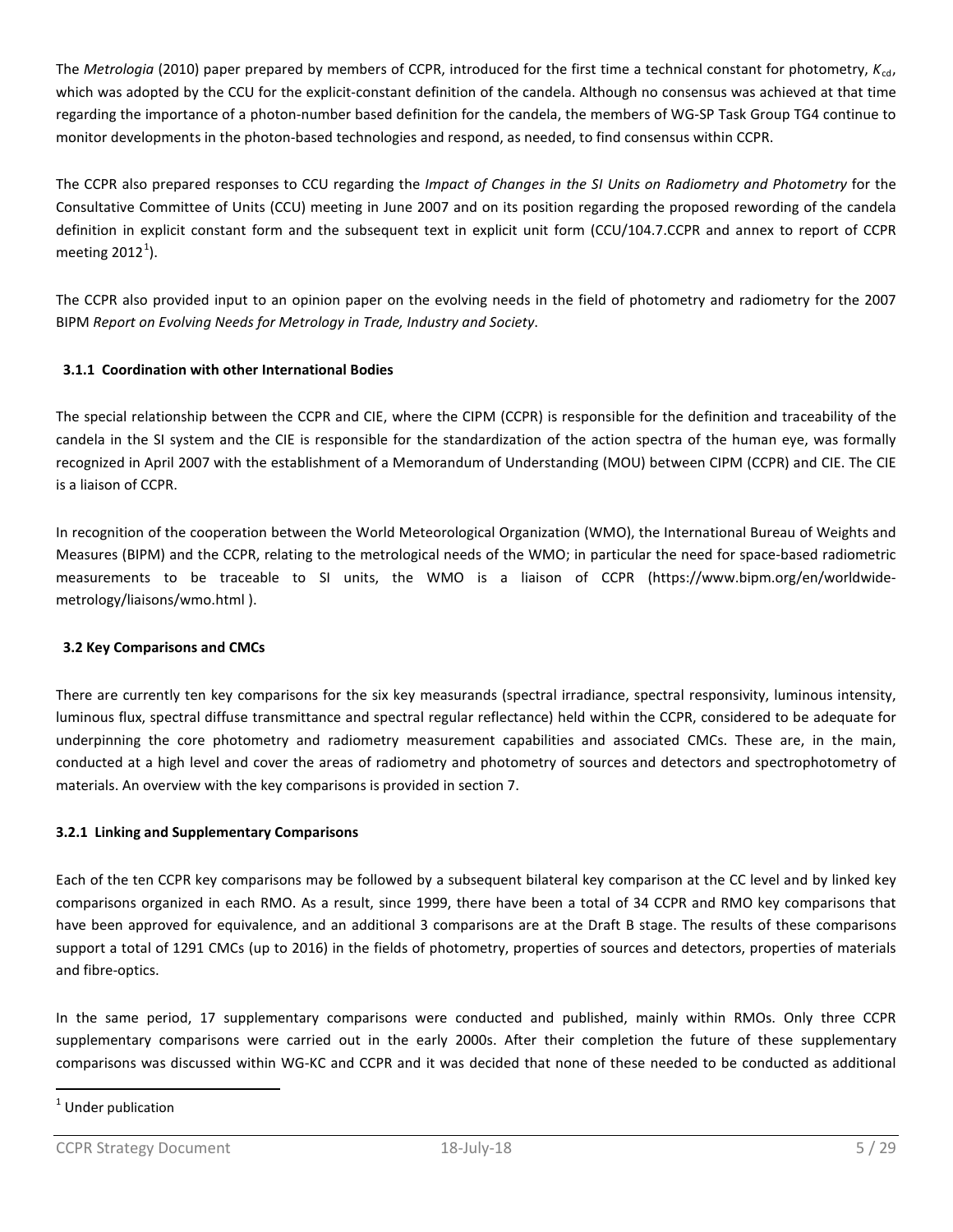CCPR key comparisons since these quantities were largely realized using the same reference instruments as the existing ten KCs. Thus, participation in the closely linked KC was sufficient to underpin CMCs for these quantities. If it was desired to link directly to one of the three CCPR supplementary comparisons, these would be conducted as RMO supplementary comparisons.

# **3.2.2 Coordination within CCPR Working Groups**

The need for CCPR or RMO comparisons to support SI traceability in emerging areas, such as THz radiometry and few photon radiometry, has been addressed by coordination of activities within WG-SP and WG-KC. For example, a pilot study on THz radiometry, specifically a THz laser power measurement comparison among three NMIs was identified as a priority in WG-SP TG8 (Discussion forum on THz metrology) and carried out in WG-KC as pilot comparison, P3. This work has been completed and published in 2016 (*IEEE Transactions on Terahertz Science and Technology*, Vol. 6, No. 5, September 2016). More recently, the WG-SP TG11 (Single photon radiometry) identified a comparison of detection efficiency of single photon detectors as a priority and this activity is being carried out within WG-KC as pilot comparison, P5.

# **3.2.3 Repeat frequency**

The appropriate repeat frequency of these key comparisons was discussed within the full CCPR by surveying the members and observers. There was considerable variation in the responses of different members, ranging from a period of 5 years to 20 years. After extensive discussion, a period of 10 years was decided upon as a reasonable compromise. However, this repeat frequency interval has been used as a guideline only and other factors have been considered by WG-KC in deciding upon the actual scheduling of these  $2^{nd}$  round key comparisons. For example, while the key comparisons K3 and K4 on luminous intensity and luminous flux, respectively, were started in 1997-1998, and K6 on spectral regular transmittance was started in 2000-2001, it was decided that K6 should be repeated first because of problems experienced with the artifacts in the first round. The 2<sup>nd</sup> rounds for K3 and K4 could be delayed since there was not an immediate need for a repetition and because currently-equivalent RMO comparisons were still in progress.

There was also considerable discussion within CCPR on the quantities and spectral ranges to be included in the  $2^{nd}$  round of CCPR kev comparisons. These discussions included alternative ways to reduce the workload of the pilot labs and participants, e.g. by reducing the number of KCs by abandoning some of them or combining similar ones or by simplifying the comparisons (e.g. reducing the number of samples, wavelength points, etc.) From this discussion it was widely considered that the comparisons K3.a (luminous intensity) and K3.b (luminous responsivity) from the  $1<sup>st</sup>$  round of KCs were strongly correlated and that only one comparison called "luminous intensity", based on lamps as artifacts should be carried out.

# **3.3 Organizing the workload of CCPR members together with RMOs**

# **3.3.1 Reducing the workload of CCPR members**

With regard to the scheduling of the 2<sup>nd</sup> round of CCPR key comparisons, including determination of repeat frequency, the general view of many NMIs during the course of the first round KCs, was that they were taking too much time to be completed and that they increased significantly the workload and the costs for the pilot laboratories. The situation was even more difficult with the increasing demand for number of participants in these KCs. It was generally considered that such a large number of participants made it very difficult to run these comparisons in an efficient manner and that coordination was needed between the CCPR KCs and the RMO KCs to make this process more efficient while respecting the spirit of the CIPM MRA. As a consequence, a Task Group on Strategy for CCPR and RMO comparisons was formed in 2004. Discussions took place in the period 2005 to 2006 on how to reduce the CCPR workload, leading to the following general recommendations:

- There is a need for reducing the number of participants in CCPR KCs
- The participation in either CCPR or RMO KCs should suffice to meet MRA requirements
- A CCPR KC could be considered as a comparison restricted to those laboratories playing the role of link laboratories for RMO

KCs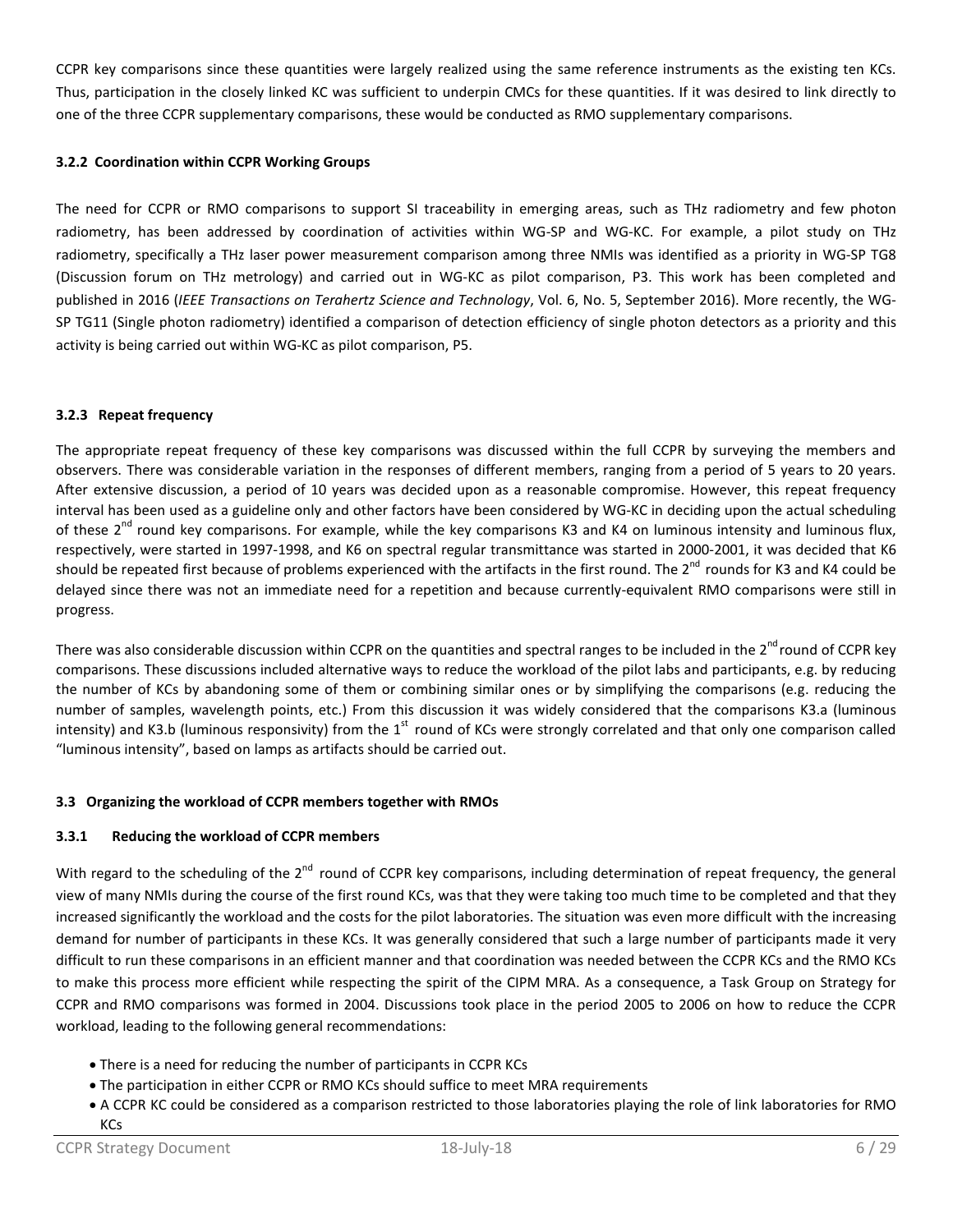• Low uncertainties in CCPR KCs are desirable to ensure a reliable link with RMO KCs.

At the 2006 meeting of WG-KC, it was agreed to conduct a survey on NMIs' plans for participating in the next round KCs, as well as their willingness to serve as pilot. The survey was distributed to CCPR members and observers in March 2007. The results of this survey (CCPR-WGKC/07-03) indicated that nearly 20 laboratories wished to participate in many of these KCS. It was argued that limiting the number to 10 to 15 would not reduce the accuracy for the key comparison reference value (KCRV). Consequently, WG-KC proposed a specific set of criteria for participation in this 2<sup>nd</sup> round KCs which was planned to start in 2009.

- Firstly, this would be limited to CCPR members with an independent scale realization and CMC coverage of the quantity over the whole wavelength range and at the time of call for participants; in the case of a new KC, this final condition was not required.
- Secondly, it was proposed to have a maximum of 12 participants for each KC with a possible grouping and membership of: Group 1 (EURAMET+COOMET) with 6 participants; Group 2 (APMP+AFRIMETS) with 4 participants; and Group 3 (SIM) with 2 participants.
- The inclusion of other NMIs would then be carried out through linked RMO comparisons. If the total number of participants which fulfil the preceding entry conditions is 12 or less, all applicants would be accepted.

These selection criteria for participation in the 2<sup>nd</sup> round KCs (CCPR/09-07) were approved by CCPR and have been implemented for the 2<sup>nd</sup> round comparisons that are on-going.

# **3.3.2 Coordination of Workload with the RMOs:**

Where more than the maximum number of participants for a given Group indicated their interest to participate in the KC, the final decision on limiting participation was determined by the associated RMO(s). This practice has proven to work well.

The RMOs not only coordinate their work with CCPR but also with the other RMOs. This was originally carried out in order to reduce the number of bilateral RMO comparisons for KC quantities. However, depending upon the general interest of the measurement quantity and capacity of the pilot lab for an RMO comparison, participants from other RMOs are invited to participate in RMO supplementary comparisons (that are not carried out at CCPR level) and with linking comparisons where this is beneficial. This procedure was used very effectively for the RMO comparisons of LED measurement quantities, piloted by APMP that had participants from all interested RMOs. Currently, several spectrophotometric quantities, such as BRDF, transmittance haze and grey scale diffuse reflectance are the subject of cross-RMO comparisons. To facilitate the organization of such cross-RMO comparisons, the RMO TC-PR Chairs submit information on their planned comparisons on the BIPM website in a shared folder.

# **3.4 Guidance documents on comparisons**

The CCPR has produced a number of guidelines to advice its members on the preparation and the coordination of comparisons, and on treating and reporting their results (date of publication in parentheses):

- CCPR-G1 Guidelines for membership of WG-KC (2009)
- CCPR-G2 Guidelines for CCPR KC Report Preparation Rev 3\* (2013)
- CCPR-G4 Guidelines for preparing CCPR KCs (2013)
- CCPR-G5 Guidelines for CCPR and RMO bilateral KCs (2014)
- CCPR-G6 Guidelines for RMO KCs in PR (2014)
- CCPR-G7 Guidelines for RMO PR Supplementary Comparisons (Draft 2.4, June 2017)
- CCPR-G8 Guidelines for the evaluation of CMC claims in light of comparison results

Note there is currently no CCPR-G3 document. This document on the Terms of Reference of WG-KC was superseded by an updated CCPR-G1 document which includes this information. The CCPR Working Groups have also produced guidance documents to assist in carrying out their respective Terms of Reference, such as WG-CMC's responsibilities to define service categories and supporting evidence for CMCs in PR.

# These include: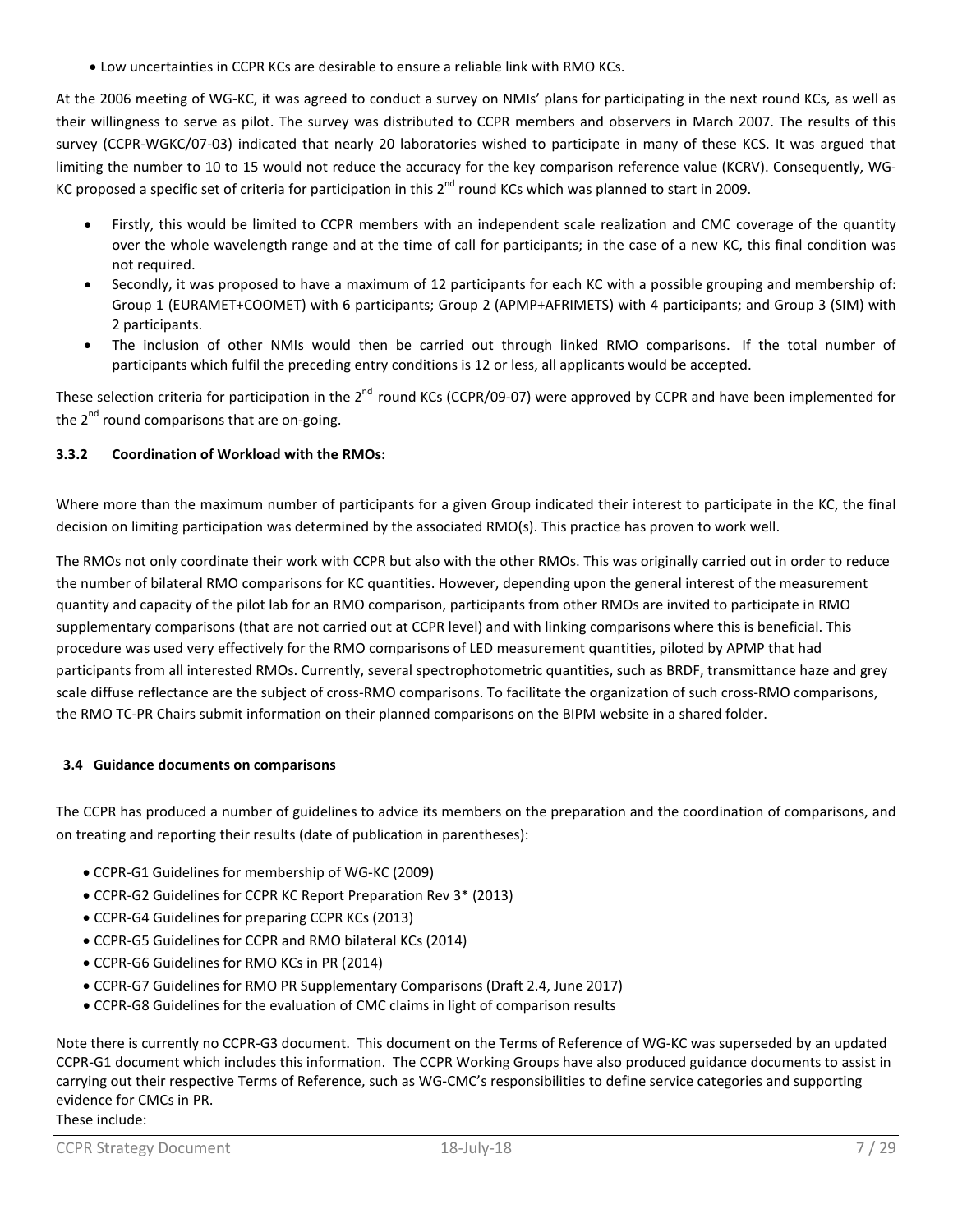- Classification of Services in PR
- Supporting Evidence for CMCs in PR
- Code of procedure for CCPR Working Groups and Task Groups, CCPR-CODE
- CCPR-WG-SP Membership Criteria, 2012

The current list of approved CCPR Guidance documents can be found on the BIPM web-site at: [http://www.bipm.org/en/committees/cc/ccpr/publications-cc.html#gd.](http://www.bipm.org/en/committees/cc/ccpr/publications-cc.html#gd)

### **3.5 Workshops**

In order to effectively carry out the key objectives of the CCPR Task Groups, several TG Chairs have organized Workshops in conjunction with the annual CCPR Working Group meetings or Conference Sessions at relevant specialized scientific conferences. The following is a listing of these activities over the past 8 years, the number of participants and the main outcome(s):

2009 – WG-SP TG4: *Workshop on SI*. Number of participants: 34. *Outcome:* Draft outline for position paper on possible reformulation of the candela.

2010 – WG-SP TG6: *Workshop on Fibre Optics*. Number of participants: 14. *Outcome:* creation of a new TG (TG9) to develop the technical protocol for a pilot comparison for optical time-domain reflectometry (OTDR) length to underpin relevant CMCs.

2010 – WG-KC TG3: *Workshop on Comparison Analysis*. Number of participants: 16. *Outcome*: better understanding of dealing with issues in comparison analysis, notably regarding inconsistencies and outliers and the use of least squares analysis (rigorous) versus recipe (pragmatic) approach.

2011 – WG-SP TG7: Special session on Few Photon Metrology at the 11<sup>th</sup> NEWRAD conference. Number of participants: more than 100. *Outcome:* 8 oral presentations about the current research activities at NMIs towards achieving SI traceability in the field of few photon radiometry.

2012 – WG-SP TG5: *Workshop on mise en pratique (mep) for the candela*. Number of participants*:* 35. *Outcome:* Recommendation to CCPR to create a joint CCPR/CIE Task Group and decisions on how to best go forward in preparing a *mep* (see further details below).

2013 – WG-SP TG4: *Workshop on SI units for Photometry and Radiometry*. Number of participants: 27. *Outcomes:* Recommendations from CCPR to 21<sup>st</sup> meeting of CCU (June 2013) to keep the candela as the SI base unit for photometry, to revise the text of the proposed definition of the candela in the 9<sup>th</sup> SI brochure, and that the possible reformulation of the definition of the candela in terms of photon intensity is a topic of lively debate within CCPR that is still on-going (CCU/13-06.2).

2015 – WG-KC TG3: *Workshop on Comparison Analysis*. Number of participants: 25. *Outcomes: This information will be used by WG-KC to write a guidance document on which model should be the default for analyzing KC data.* 

2016 –WG-SP TG6: *Workshop on Metrology Needs in Fibre Optics*. Number of participants: 40. *Outcomes:* creation of a new TG (TG13) to organize and carry out a pilot comparison on optical fibre power responsivity using a fibre-coupled cryogenic radiometer; establishment of liaison with IEC 86 Fibre Optics and change in Terms of Reference of TG6 to include: Monitor standards developments in IEC 86 Fibre Optics. More information is publicly available on the BIPM web-site at: [http://www.bipm.org/wg/AllowedDocuments.jsp?wg=CCPR-WG-SP.](http://www.bipm.org/wg/AllowedDocuments.jsp?wg=CCPR-WG-SP)

2017 – WG-KC TG2: *Workshop on Models for Comparison Analysis*. Number of participants: 33. *Outcomes:* The discussion of the four models proposed by TG2 at the Workshop will be continued and the TG2 Chair will share the software for doing these calculations with pilot labs interested in resolving the outstanding issues about the choice of model. This information will be used by WG-KC to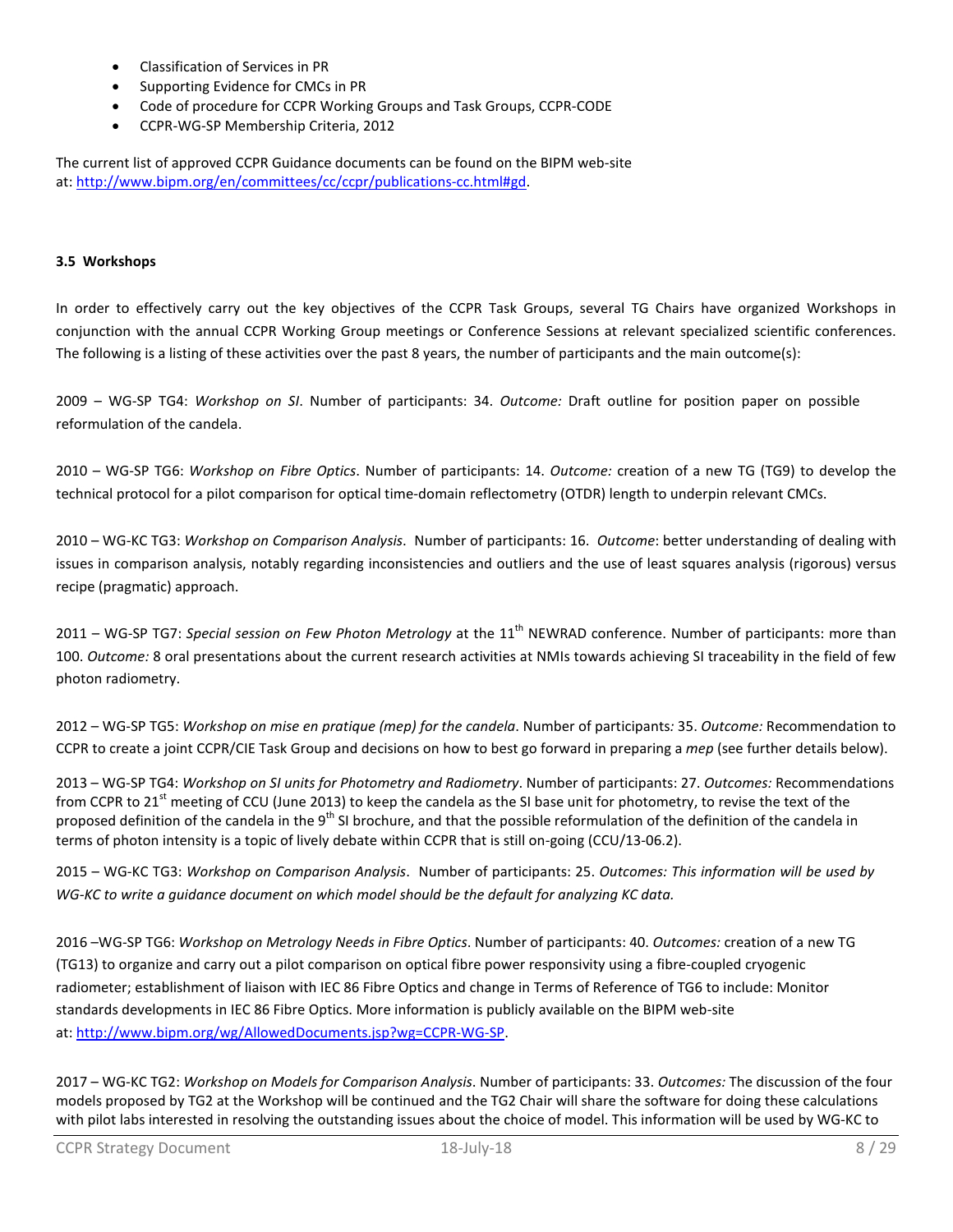write a guidance document on which model should be the default method used for analyzing KC data.

Other mechanisms that have been used by the CCPR Discussion Forum task groups to advance its aims have been the use of surveys and questionnaires.

# **3.6 Major changes in needs, technologies and areas of interest since 1999.**

The major changes of interest to CCPR since 1999 are briefly listed below in bullet format. The response of CCPR to these events and the changes in its activities or organization are indicated in the sub-bullets.

- The need for energy-saving light sources. In the past decade, there has been a transformational change in light and lighting with the improved technology of light-emitting diodes (LEDs) whose application is rapidly growing to general purpose lighting, displacing traditional incandescent and fluorescent lights. This transformation is bringing enormous energy savings, as the percentage of world-wide use of electricity by lighting has dropped from a peak of about 20 % as tungsten-based lighting is phased out in all countries. LEDs have already exceeded the energy efficiency of the best fluorescent lamps.
	- o This impacts the CCPR since the methodologies for measuring the optical measurement quantities that are most relevant to these LEDs are different from traditional light sources and need to be more fully developed.
- The need for SI traceable measurements in studies of Earth resources, the environment, human well-being and related issues.
	- $\circ$  A formal CCPR Resolution 4 was submitted to the 21<sup>st</sup> CGPM meeting (1999) concerning the need to use SI units in studies of Earth resources, the environment, human wellbeing and related issues
- The need for SI traceable measurements to monitor climate change.
	- o A formal CCPR Recommendation P1(2005) was submitted to the CGPM "On the Importance of SI traceable measurements to monitor climate change".
	- o World Meteorological Organization (WMO) is made a Permanent Observer of CCPR.
- In collaboration with the CIE, the use of SI units was recommended in a CIE technical note (TN 003:2015) that describes how to measure light with respect to non-visual effects. This TN 003 provides a freely downloadable electronic document, together with an SI-compliant version of a toolbox (downloadable at [http://files.cie.co.at/784\\_TN003\\_Toolbox.xls\)](http://files.cie.co.at/784_TN003_Toolbox.xls), which is intended to support researchers in expressing their measurements as SI quantities and in SI units.
- The need for SI traceable measurements for photobiological quantities.

o Held a BIPM Workshop on "Physiological Quantities and SI Units (November 2009)", chaired by the BIPM Deputy Director, Prof. M. Kühne.

- o A new Appendix was prepared by members of CCPR and added to the 8th edition of the SI brochure (Appendix 3) on the treatment of photobiological quantities.
- o One of the recommendations from this Workshop was for CCPR and CCEM to consider the emerging need for traceable THz metrology. As a consequence, WG-SP formed a new Task Group on Discussion Forum for THz metrology (TG8) and established a formal liaison with CCEM to discuss outstanding issues and need for SI traceability in this field.
- o A pilot comparison on THz spectral responsivity was carried out within WG-SP(2014-2015)
- o Recently, members of WG-SP, in collaboration with selected CIE experts, prepared an updated version of Appendix 3 on *Units for Photochemical and Photobiological Quantities* for the on-line version of the 9<sup>th</sup> SI brochure.
- The need for photon-based quantum standards for optical radiation o Establishment of WG-SP Task groups (TG7): Discussion forum on few photon metrology and (TG11): Single photon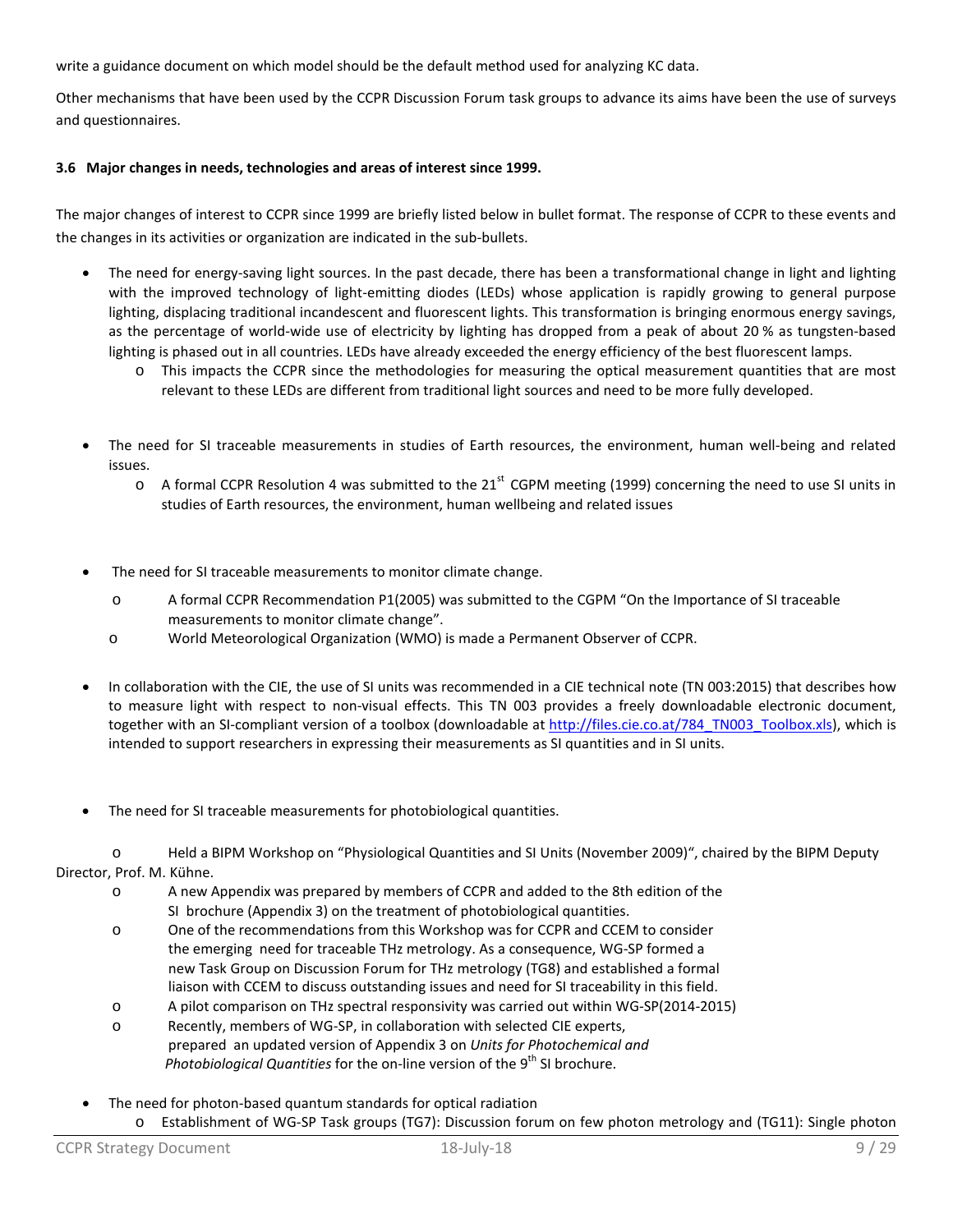## **4 Stakeholders (who they are and their level of involvement)**

The stakeholders of CCPR are outlined in the graphic below. Direct stakeholders are NMIs, RMOs, international organisations with CCPR liaison status (CIE and WMO), and the CIPM/CGPM. On the second level are other CCs that CCPR has established liaisons (notably CCT and CCEM on radiation thermometry and THz metrology, respectively), international organisations that are linked to CCPR through CIPM/CGPM agreements (WHO, IMEKO, IEEE), standardization organizations (ISO, IEC), regulators, optical radiation instrument manufacturers, calibration and testing laboratories, the military, and the research community. CCPR traditionally serves a wide range of industries including lighting, space, semiconductor, optical communication, automotive, color industries which span manufacturing colored goods (textiles, paints, plastics) to industries reproducing color (printing, photography), and in health and safety. (Emerging) Industrial areas include appearance, displays, imaging and rendering, photonics, solid-state lighting, bio-medical, quantum based information and quantum photonics, Tera-hertz, environment and climate, space, and photovoltaics.

The metrological issue for CCPR is not necessarily providing a primary scale for each of these emerging measurement needs, but how to provide the most convenient means of giving adequate traceability to the SI system. In addition, CCPR is invited to contribute to research activities outlined by different organizations. As an example, the European Metrology Programme for Innovation and Research offers collaboration to NMIs outside the EURAMET region. The need for coordinated research is also expressed in the new research strategy published by CIE [\(http://www.cie.co.at/index.php/Research+Strategy\)](http://www.cie.co.at/index.php/Research+Strategy). CIE has identified 10 research topics requiring immediate attention by the research community in support of developments in lighting technology and application. Many of these topics are related to CCPR aims in promoting global compatibility of these associated photometric and radiometric measurements through traceability to the SI. For example, topic 4 "New Calibration Sources and Illuminants for Photometry, Colorimetry, and Radiometry" has a direct relation to CCPR WG SP TG12 (Use of White LED Sources for Photometry). Topic 9 deals with the metrology for advanced photometric and radiometric devices. There is an immediate need to define quality criteria and calibration procedures for devices such as near-field goniophotometers and array spectroradiometers, as such devices are becoming more widely used in practice. In addition guidelines are needed for the evaluation of uncertainty of optical measurements using these complex devices.

Industry is linked to CCPR mainly through the calibration and testing laboratories to the NMIs. In addition, industry uses measurement standards defined by standardization organisations. In the field of light and lighting there is an alternative link from industry to CCPR through CIE, where industry can directly participate in the preparation of measurement recommendations and standards. The need of comparisons at lower levels of uncertainty or for application-specific metrology, such as testing of solid state lighting, is mainly formulated by the NMIs or RMOs. At the industrial or secondary calibration laboratory level, comparisons are organized mainly through national accreditation programs.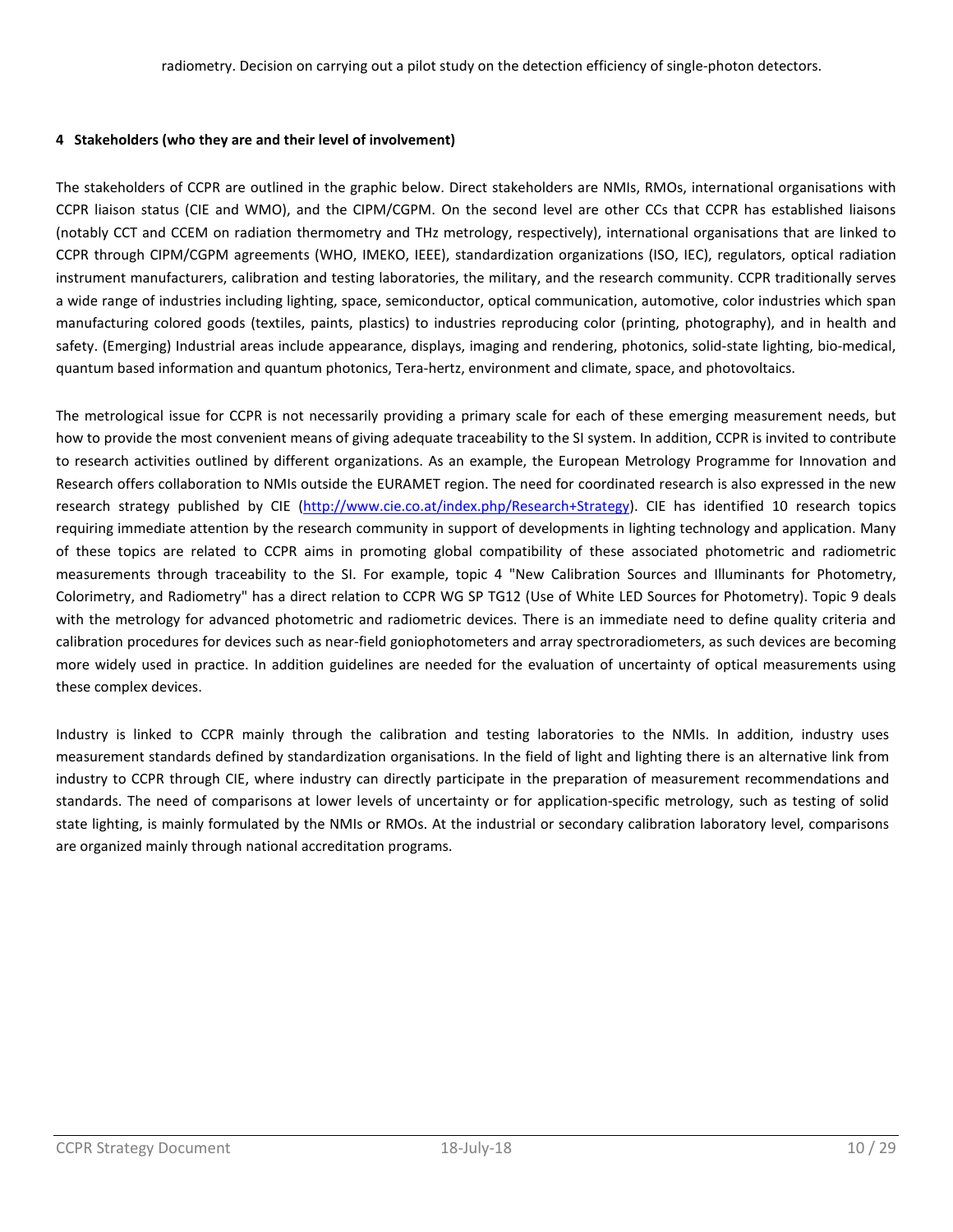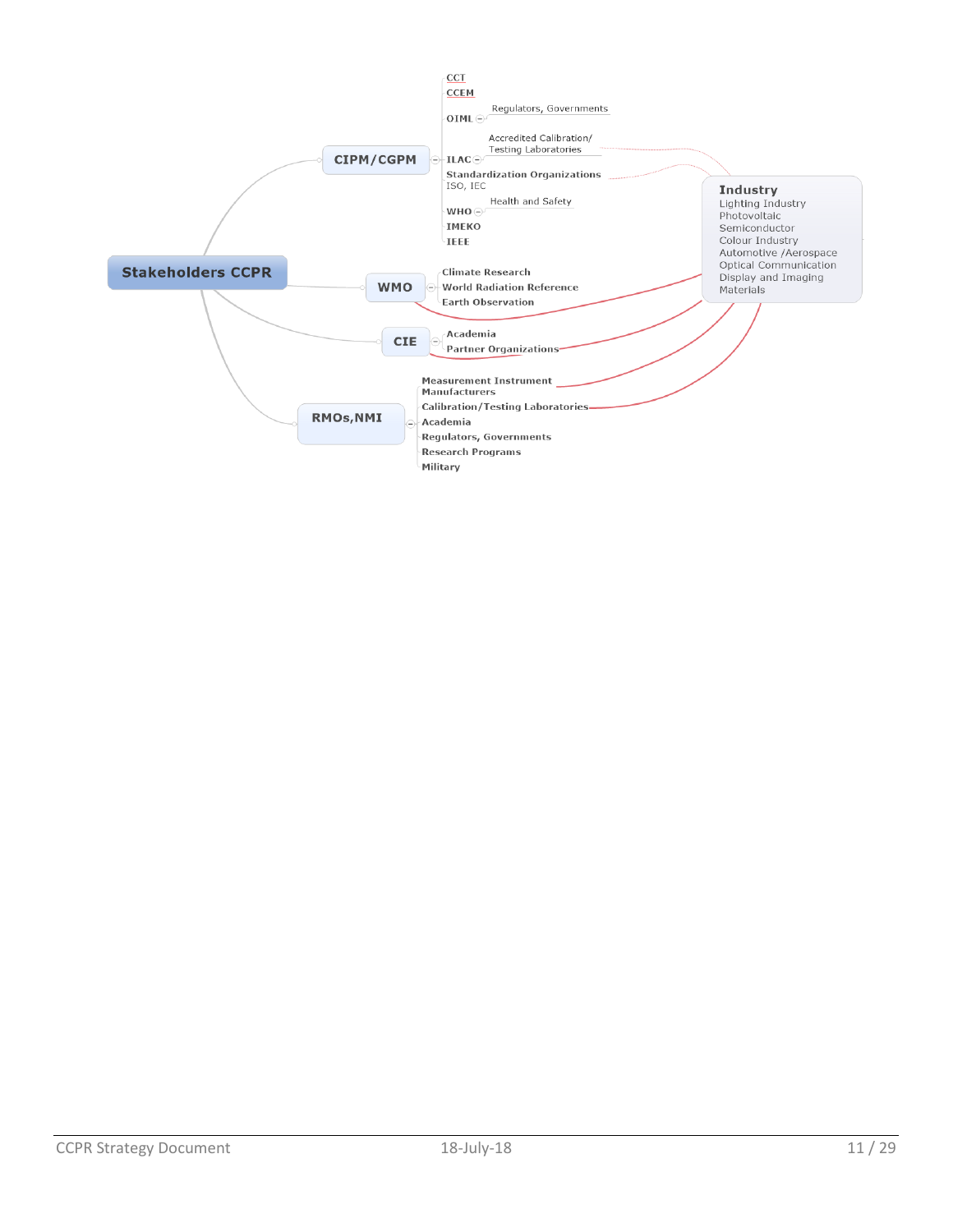# **5 Future Scan (2017-2027)**

## **5.1 Background**

Radiometry and Photometry is a technically wide field, where metrological research and development is addressed along

- Fundamental metrology at the frontiers of measurement science
- Grand challenges, where the identified measurement and metrology needs are health, energy supply, environment and climate change, security and new technologies
- Applied metrology to meet the most urgent industrial and societal needs



For most of the traditional sectors using optical radiometric/photometric techniques, there has been a slow evolutionary progress in terms of demand for new or improved measurement capability, standards, quantities or units. The last major step forward was triggered by the redefinition of the candela in 1979 and the move towards greater exploitation of detector based scales and, in particular, semi-conductor based devices. The advent and widespread adoption of cryogenic radiometry as the primary standard of choice in the 1980s and 1990s enabled around an order of magnitude reduction in uncertainty in many of the optical primary scale realisations and disseminations.

There has been, and continues to be, major and rapid development and use of optical radiometric based techniques in instrumentation, consumer products, healthcare, remote sensing, etc. and as a complimentary or diagnostic tool/facilitator in many sectors including other metrology domains. For the most part, the requirements in these fields have not significantly pushed at the uncertainty levels needed in primary scales as compared to those already achieved. However, many specific fields and applications require tailored measurement techniques that should meet challenging requirements. They also continue to place significant demands on how to gain convenient and cost effective access to the required uncertainties for particular applications.

# **5.2 Fundamental metrology**

Over the previous decades, discoveries associated with new technologies, mainly in quantum physics, have led to important changes in thinking for metrology in the future, in particular for fundamental metrology. Quantum optics technologies have demonstrated improved measurements capabilities beyond the boundaries of classical optical radiation metrology. Thus, research and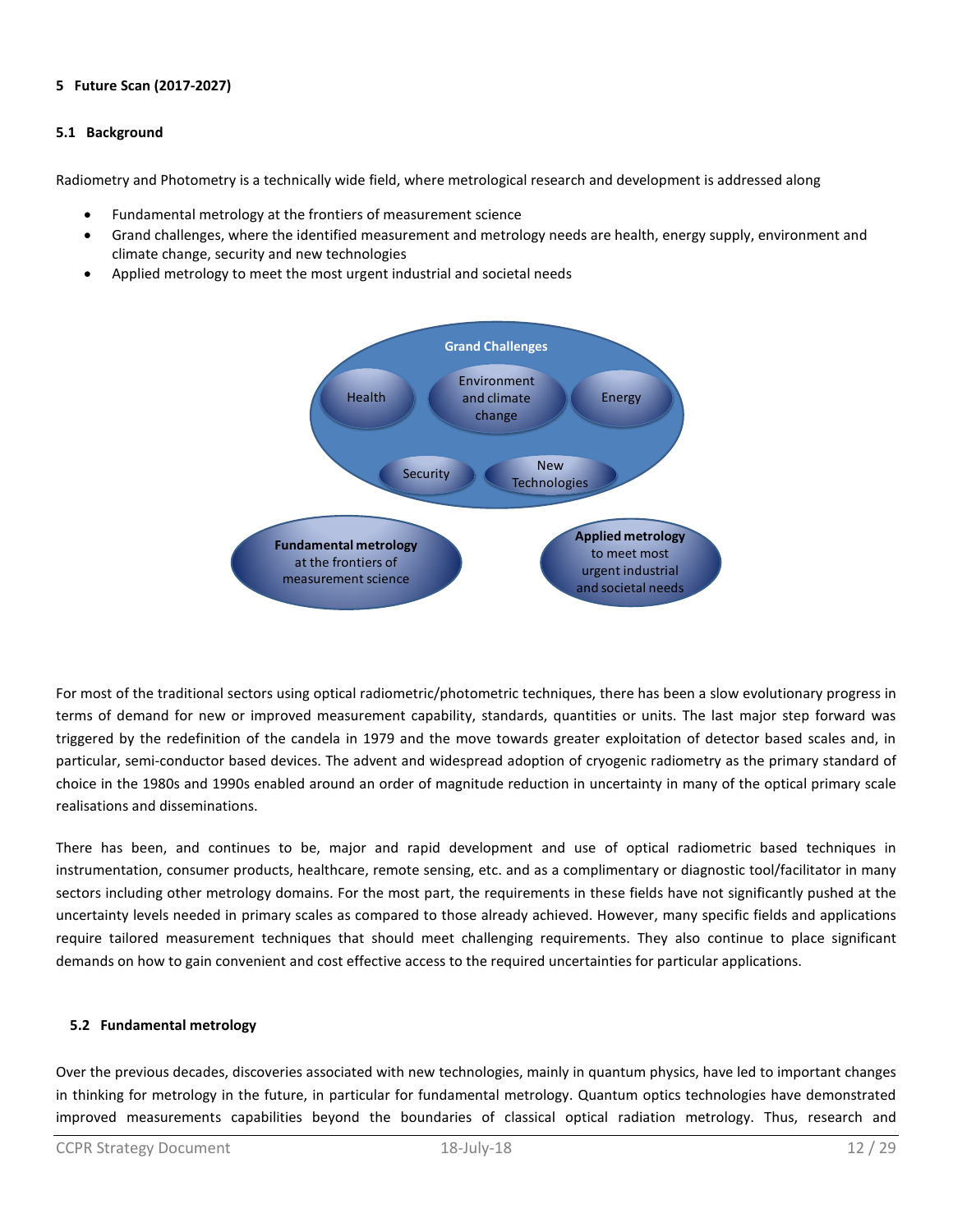development on photon quantities has the potential to result in a step change to the SI.

The present Photonics era is based on rapidly developing optical technology and photon devices especially applied in the field of secure communication and quantum computing, but also in the emerging field of biophotonics, which requires optical metrology based on higher resolution and biocompatible standards and establishing calibration chains that integrate different measurement techniques and novel extremely high sensitivity detection including new optical quantum standards also affecting fundamental metrology.

# **5.2.1 Low-cost, high-accuracy transfer standards**

The growing demand for lower-cost transfer standards that maintain high accuracy requires the development and validation of new primary standards for radiometry which have approximately the same cost and functionality as current transfer standard detectors. This would enable NMIs to build the primary standard into different applications (in-line references), thereby taking full advantage of its properties.

Improving the performance of cryogenic radiometers and silicon-based standards could enable radiometry to measure fundamental constants, such as the ratio of the Josephson constant,  $K<sub>i</sub>$  to 2e/h, and thereby, support other techniques through this different route. Such results would contribute to the basis upon which the CIPM fixes the fundamental constants in their future revision of the SI base units.

- Primary standards at the cost of standard detectors
- Improved performance of cryogenic radiometers and silicon-based standards to strengthen SI

# **5.2.2 Few Photon Metrology and Quantum Enhanced Measurements**

There is an increasing need in many sectors to measure optical radiation at very low intensity levels, sometimes down to single photons. Emerging Industries using quantum key distribution for secure communication, bio-photonics and fluorescence, nano/mems photonic devices, astronomy and quantum research are some examples where radiometric measurements involving few photons are of increasing importance.

In these few photon regions, classical standards and techniques can, in some cases, be conceivably scaled downwards, their uncertainties and potential non-linearity are likely to be limiting metrologically. The requirement for a set of radiometric realisations at photon levels commensurate with need is clear and with it brings the opportunity for an independent physical basis for these quantities based on the counting of photons.

With the efforts of many NMIs and CCPR activities (e.g., the pilot study conducted by TG11 of WG-SP), the quantities for calibration of photon counting detectors are expected to be included in the CMC list around 2020. This will be the first practical step towards the extension of radiometric standards down to the few photon level, followed by improvement of accuracy and extension of the wavelength range for calibration of photon counting detectors. In addition, accurate techniques for measuring the photon number statistics of a source operating at the few photon level have been developed driven by the technical advance of photon numberresolving detectors. The metrology related to the single and multiple photon counting detectors will open a new field of photonbased "quantum" radiometry.

Recent discussions within the CCPR have indicated that there is some desire to make "the photon" more visible within the definition of the units commensurate with its underlying foundation in physics by stating explicitly the quantum relationship in the definition of the candela. This is particularly important for some emerging applications, e.g. quantum optics, to consider the full quantum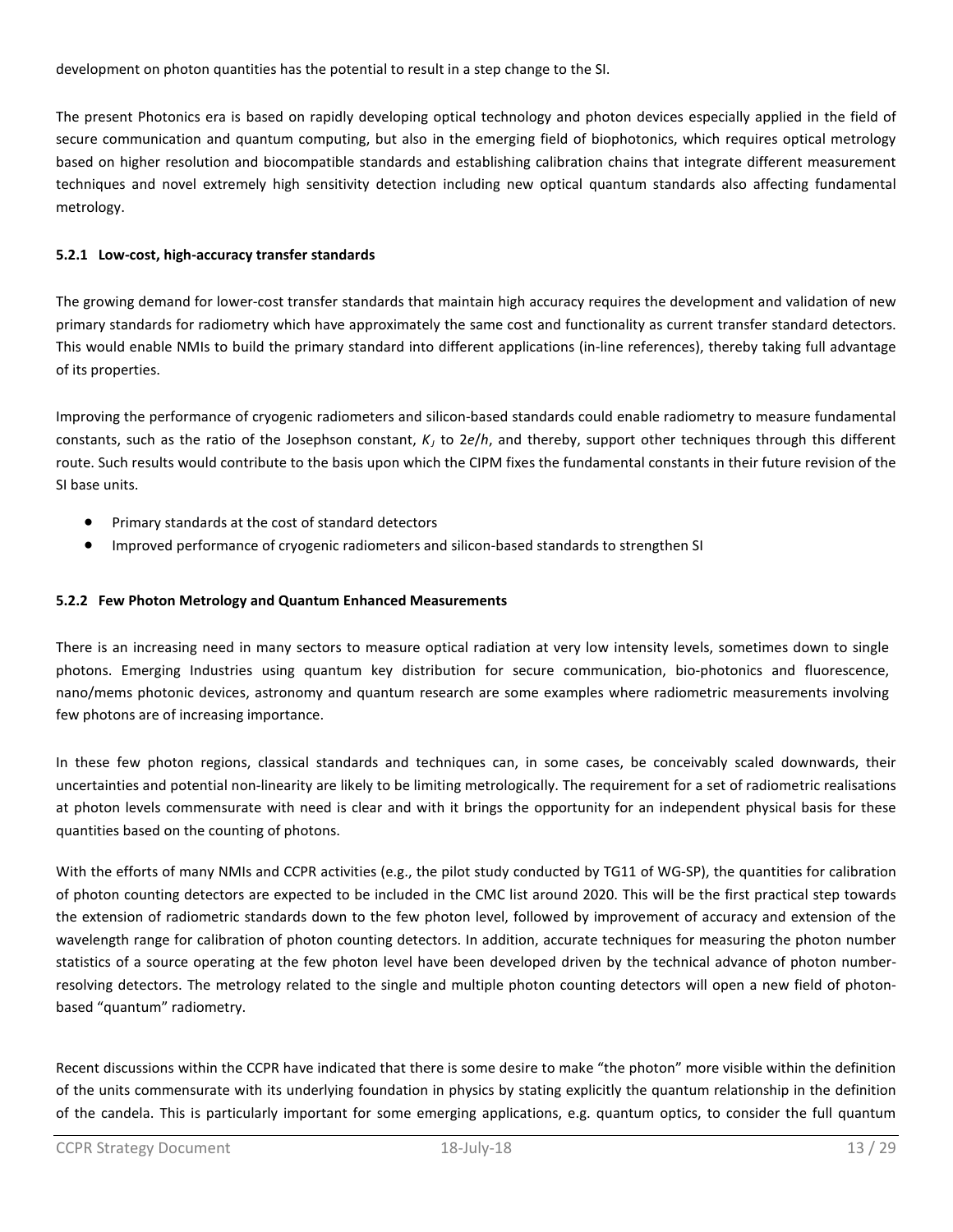nature of electromagnetic radiation as a primary traceable route to the SI. For this reason, a section of the updated *mise-en-pratique* for the definition of the candela describes the practical realization of these photon-number-based units.

Quantum enhanced optical measurements e.g. the exploitation of quantum techniques such as entanglement or the non-classical state correlation to yield sensitivity and accuracy better than purely classical approaches, are among challenging targets for basic science. The statistical scaling of uncertainties with *n*-1/2 (where *n* is the number of uncorrelated and independent measurements) is referred to as the Standard Quantum Limit (SQL) or "shot noise" in quantum optics. A more favorable statistical scaling of uncertainties can be achieved if quantum effects such as entanglement are used to correlate the probes field before letting them interact with the system to be measured, allowing the SQL boundary to be exceeded. The target is to develop theoretical and technological capabilities for operating imaging system (e.g. sub-shot noise imaging, ghost or quantum imaging) or opto-mechanical systems (e.g. micro-cavities or gravitational wave detectors), in the quantum regime, beyond the SQL.

- Measurement of optical radiation at very low light levels down to single photon level
- Improved accuracy and extension of wavelength range for few photon detection
- Quantum enhanced optical techniques to push the uncertainty limits

# **5.2.3 New single-photon source standards with self-consistency within 10-5**

The target is the development of highly efficient single-photon sources (SPS) for the realization of SI traceable radiometry at the single photon level. In radiometry, a predictable single-photon source i.e., a source that emits a calculable number of photons at a specific rate and wavelength could act as standard source. Validation of these new single-photon sources as primary standards will require the development of proper methodologies for the careful characterization of the efficiency of the entire photon collection system and finally the comparison with existing standards, ideally with a self-consistency within 10<sup>-5</sup>. In the quantum communication applications, the request for this source is that of a pure single-photon source, i.e. the emitted photons are single and well separated in time from each other. The photon statistics of the source play a key role in the security of the communication.

• Development and validation of highly efficient single-photon sources as new standard sources for radiometric application

#### **5.2.4 New high power accurate or low uncertainty radiometers**

Very high power lasers (>1 kW) are being developed to transform matter and because of this application, they cannot be easily measured with radiometers based on absorption of radiation without causing damage to the radiometer itself. New radiometric standards based on other principles, e.g. on photon force, are needed to measure lasers at these high power levels.

• Very high power laser measurement (>1 kW)

# **5.2.5 Solid-state lighting as primary source**

The development of solid-state light (SSL) sources as an energy efficient successor of the incandescent source has completely changed the lighting market. However, primary reference sources for (ir)radiance and (il)luminance are still based on incandescent technology (e.g. FEL lamps). In the future the manufacturing of these sources may terminate and alternative primary reference sources need to be made available. The development, characterization and validation of stable SSL based primary sources is required to prepare for the replacement of the incandescent primary standards by SSL standards.

• Development, characterization and validation of primary light sources based on SSL to replace incandescent sources.

# **5.3 Grand Challenges and future photometry and radiometry metrology themes**

The following sections are summaries of anticipated metrological requirements for the next two decades based in part on a recent assessment by the EURAMET Technical committee on Radiometry and Photometry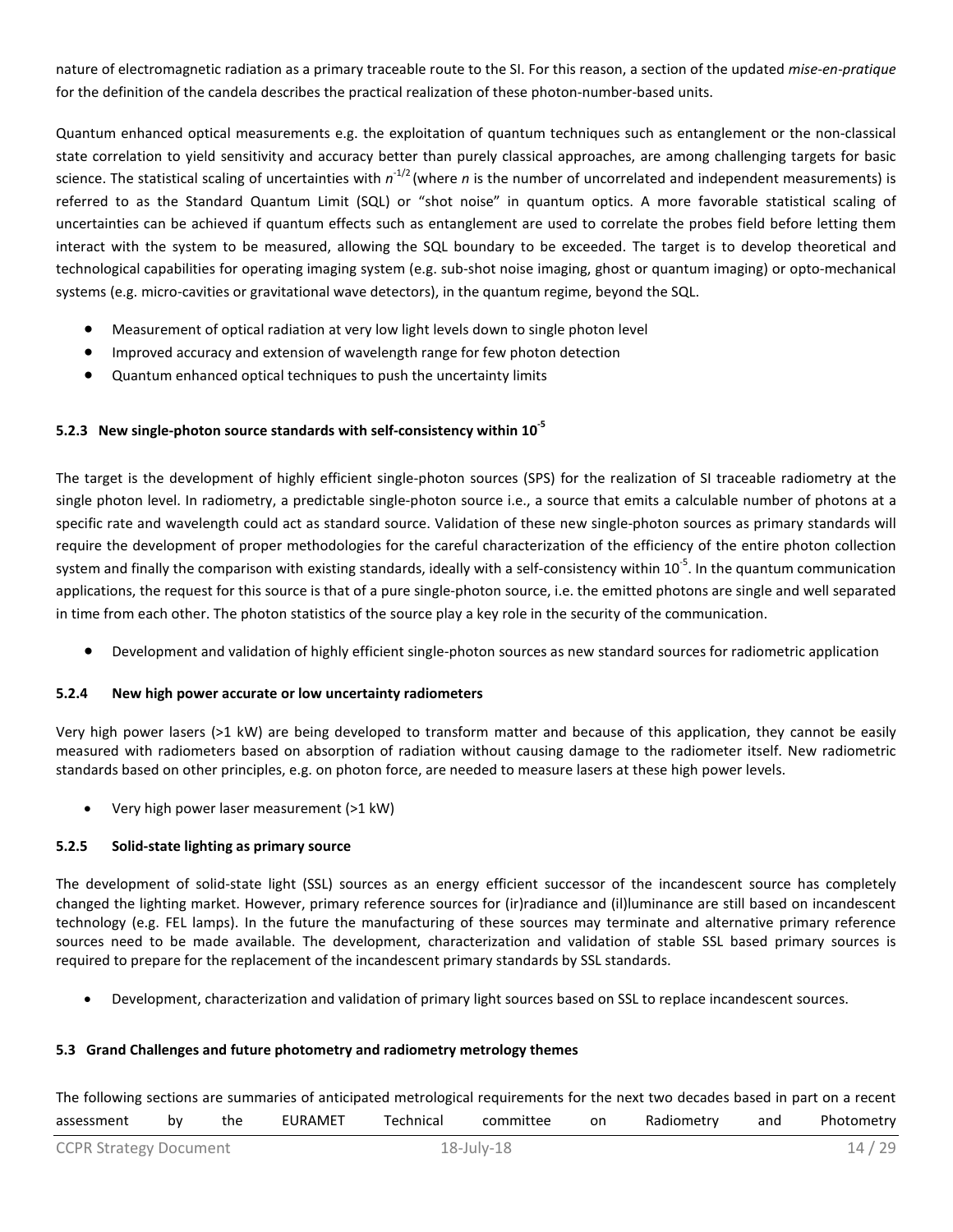(TCPR) https://www.euramet.org/index.php?id=roadmaps, discussions within technical task groups of CCPR WG-SP and the 11<sup>th</sup> International Conference on New Developments and Applications in Optical Radiometry, NEWRAD 2011. It is not intended to be complete or detailed but more as an overarching framework to scope the major challenges and metrology themes that are likely to be of importance to CCPR. In many cases there are significant overlaps in technologies and consequential metrological requirements but for brevity and to avoid unnecessary duplication an attempt has been made to consider the driving requirement and categorise accordingly. More details can be found in the roadmaps and associated notes indicated above on the EURAMET web site.

# **5.3.1 Energy: production and efficiency**

**Photovoltaics,** are a key, and growing, optical technology for energy production and its metrological needs are relevant to the responsibilities of the CCPR. Driven by the desire to reduce dependency on fossil fuels to reduce carbon emissions, sustainability photovoltaics are the subject of worldwide research. Small gains in the relative cost to watt ratio can have major impact in terms of commercial exploitation and also in viability of deployment. Although the key infrastructure, standards, and traceability frameworks exist to support this sector, the commercial demands are driving the need for improved accuracy and more tailored solutions. For example, organic solar cells can be produced in a variety of colours, transparencies and shapes, which requires the development of new performance metrics beyond those used for today's standard photovoltaic technologies. These are needed to ensure that there is commonality of performance assessment for different technology types and under deployment conditions and at spatial scales consistent with production devices. In metrological terms, it can be considered evolutionary as the key measurement principles exist. However, practical implementation of these and the development of appropriate cost-effective transfer standards and measurement/lab simulation systems needs an international effort to ensure consistency and traceability at the uncertainty levels required. Because of the wide range of photovoltaic designs and technologies new metrics, based on energy-rating, are needed to evaluate both their "initial" and "on-going" energy rating performance.

- Improved accuracy for photovoltaic efficiency measurements under "real conditions" and at production level spatial scales.
- Consistent international traceability for all types of photovoltaic cell
- New metrics for photovoltaics based on energy-rating

**Solid-state lighting** is now making major inroads into consumer applications with phased removal of energy inefficient incandescent lamps spreading across the globe. In the main, there are radiometric/photometric metrology challenges associated with the new light source technologies (LED, OLED) that are evolutionary in nature. However, in current practice, they are more about ensuring that an appropriate metric is associated to devices that are relevant to the customer and the intended application and ensuring that industry can standardise on measuring conditions, etc. The longer-term partial move towards OLEDs and lighting panels will require further evolution and standardisation of techniques. The associated challenges for CCPR are the diminishing availability of incandescent light sources for use as primary standards, the selection and evaluation of alternative standard lamps including LEDbased standard lamps and careful consideration of choice of artefact for future key photometric comparisons (e.g. as being investigated in the EMPIR PhotoLED project).

- Standardisation of specification of measurement conditions for new lighting types (SSL, OLEDs)
- Development of new and/or improved metrics to meet consumer needs
- Selection of alternative standard lamps for future key comparisons of photometric quantities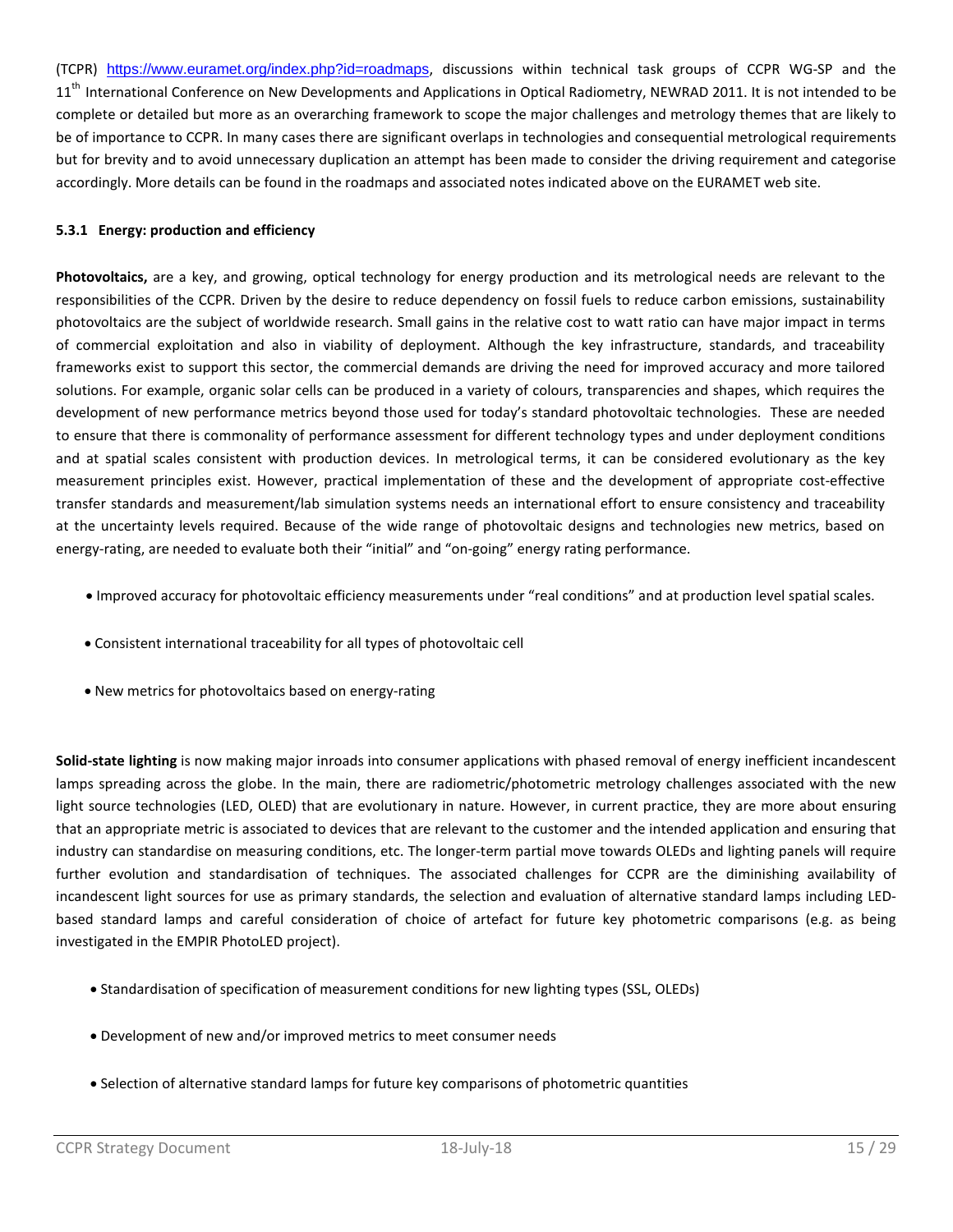**Radiative energy transfer**, i.e. the transport of energy via electro-magnetic radiation is an important quantity for energy efficiency. The energy efficiency of buildings (zero-energy buildings) is strongly determined by radiative energy transfer through insulation materials, windows etc. Radiative energy transfer is also a key parameter for solar-thermal power plants.

Parameters that are relevant to radiative energy transfer like transmission, reflection and emissivity need to be measured over a wide wavelength range, from the visible to the thermal infrared. More accurate measurement of these quantities will enable technological development of materials, which is currently hampered by insufficient measurement capabilities to prove material performance.

- Transmission, reflection and emissivity measurements over a wide wavelength range (VIS to thermal infrared) and for potentially complex materials.
- Reference standards for comparative testing

# **5.3.2 Health and Life Sciences**

**Medical/Health** sectors continue to make increased use of optical radiation for both diagnosis and treatment. However, other than possible scientific evaluations of interactions of tissue etc. to optical radiation and/or application specific issues such as measurements in-vivo, most of the metrological issues at CCPR level are likely to be covered by existing capabilities or more stringent developmental needs for other applications.

Metrology for health underpins the more reliable and efficient exploitation of diagnostic and therapeutic methods and the development of new techniques, which is needed to improve health care, limit costs and foster the competitiveness of the related industries and services.

In this framework the "virtual human" refers to a model of the human eye and the human vision functions as a comprehensive reference standard for manufacturers of medical instrumentation, medical R&D, modelling and training. The incorporation of human physiology in physical measurements beyond the spectral sensitivity of the human eye will be a great challenge for standardization which is needed by both manufacturers and users of this medical equipment to ensure reliable test results.

Quantitative instead of only qualitative diagnostics includes medical imaging, modern microscopy and traceable multimodal measurement procedures. Diagnostical and therapeutical instrumentation includes the use of photo-biosignals, and fluorescence optics. For these wide dynamic range and extreme-low-light applications, metrological R&D is needed for calibrating these novel image and fluorescence sensors.

**Biotechnologies:** Photon metrology is of increasing importance to the biotechnology community and is in increasing demand. The context is the need to create a sound international basis for accurate and reliable comparable measurements underpinning the development and exploitation of photobio-technology by industry. Thus the emerging field of photo-bio-metrology is placing new and growing demands on the metrology research community which needs a co-ordinated approach at this early stage to maximise potential. The specific requirements are to provide the metrology to ensure compliance with related regulation, and to help innovation through the development and validation of new and novel measurement methods. Reliable and valid biotechnological measurement methods that are fit-for-purpose are vital to driving production efficiency, product safety and improved therapy and diagnostic tools.

exploitation of photo-bio-technology by industry

**Single molecule biophotonics:** Single quanta of light have been relevant for illustrating fundamental quantum principles but they are also ubiquitous in the life sciences. The most efficient detection techniques for fluorescent biomolecules are sensitive on the single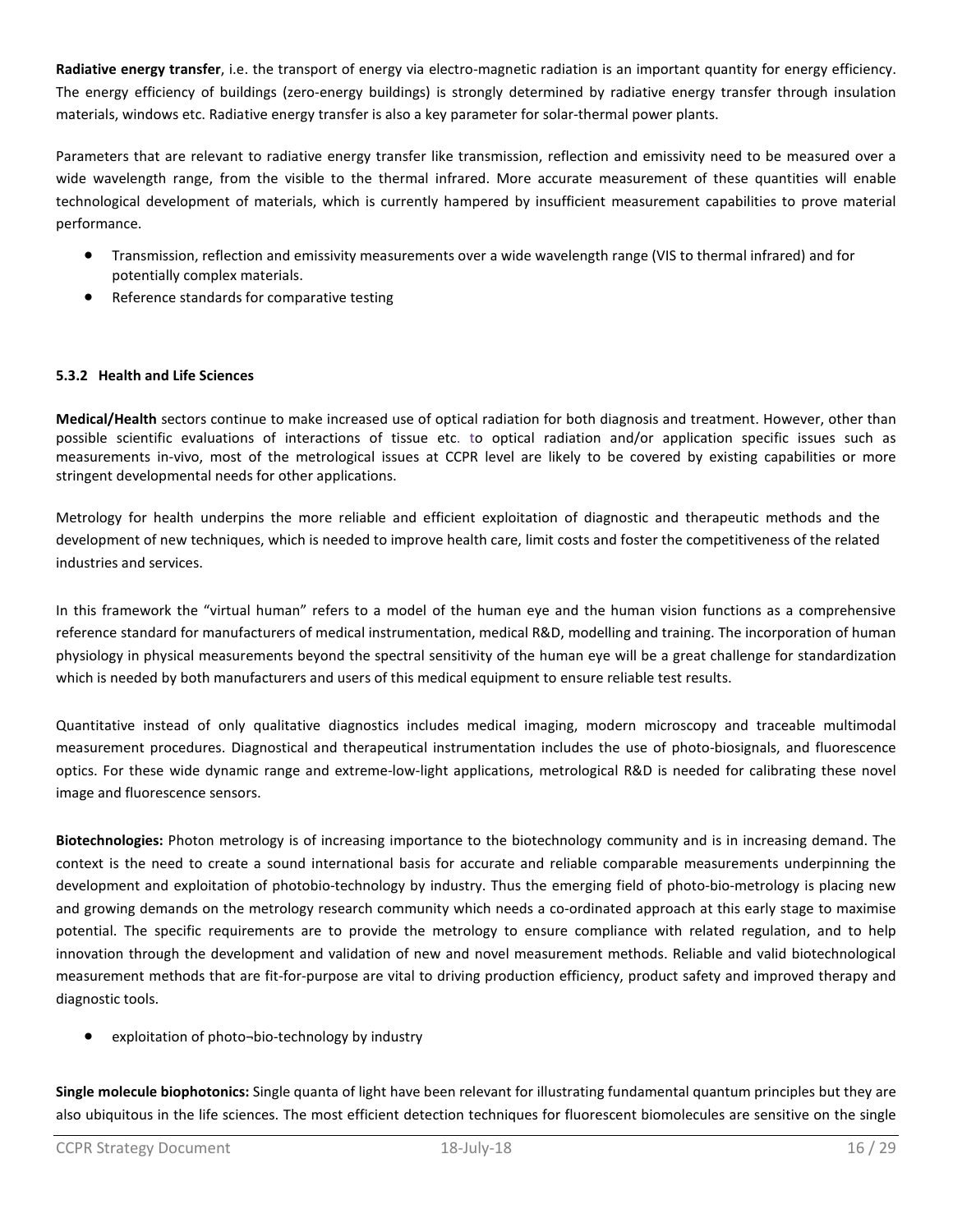photon level. Individual particles of light are also of direct relevance in biological processes as they may affect the structure of individual molecules which in turn can transduce signals in living organisms. The retinal molecule can switch its conformation after absorption of very few photons and thus turns the human eye into one of the most sensitive light detecting devices that exist. Single molecules can also be considered to be single-photon sources. We still have to learn about the relevance and evolutionary advantage of quantum physics in photosynthesis. The target is to investigate interactions between single molecules and quantum optical fields.

• Provide traceable measurements at single photon level for instrumentation and applications of single molecule biophysics and applied biophotonics.

**Agriculture and Fisheries:** Human health is intricately linked to nutrition. In order to meet the need to feed an increasing human population, whilst also reducing the impact of agriculture on the environment (See Section 5.3.3 below), agriculture and fisheries are increasingly relying on smart technologies. These smart technologies often use optical measurement methods, for example the use of spectrometers on satellites, aircraft and drones for monitoring crop health and supporting automated farming, with satellite observations critical for sustainable forestry, agriculture and fisheries applications.

• Develop optical measurement methods for monitoring crop health and supporting automated farming.

# **5.3.3 Environment and Climate**

### There is a growing consensus that we have entered the Anthropocene

[\[http://quaternary.stratigraphy.org/workinggroups/anthropocene/](http://quaternary.stratigraphy.org/workinggroups/anthropocene/) ]: the geological epoch in which the actions of human beings are the most significant force of change on the planet. As a society we are also at a crucial moment: we now have sufficient evidence to understand how we are approaching (or overshooting) the "planetary boundaries" [W. Steffen et. al., *Science*, **347** (6223): 1259855] while still having the time to make the necessary changes to bring our actions back within those boundaries. The key challenge is the need to ensure sustainable social and economic growth for all while minimising our negative environmental impact. The United Nations has defined 17 Sustainable Development Goals [\[https://sustainabledevelopment.un.org/\]](https://sustainabledevelopment.un.org/) covering social, economic and environmental areas to describe the commitment of the governments of the World to meeting this challenge.

There are several areas for which photometry and radiometry can have a significant role in supporting the UN Sustainable Development Goals and these key environmental challenges. These include measurements to support the introduction of technologies for the sustainable generation and use of energy, for example photovoltaics, LED lighting and building energy efficiency material measurement (Section 5.3.1). They also include measurements to support smart agriculture (Section 5.3.2).

#### **Monitoring the Earth's environment**

One of the most significant ways that radiometry can support this societal challenge is through monitoring the changing environment. The changes in the climate are due to subtle changes in the radiation balance of the Earth (incoming to out-going) leading to a resultant increase in global temperature. Although, in principle, absolute change in temperature can be measured through a global network of "thermometers" this is not by itself a reliable metric due to sampling issues, local changes, as well as sensing techniques. Due to the complexity of the Earth system, and non-linear feedbacks, temperature measurements alone are not a reliable predictor of impact. Environmental monitoring therefore makes use of a variety of indicators to monitor and infer change or the impact of change. These are the so-called Essential Climate Variables (ECVs) [\[https://public.wmo.int/en/programmes/global](file://fs02.bipm.org/home$/jviallon/Coordination/CCPR/Strategy/%5Bhttps:/public.wmo.int/en/programmes/global-climate-observing-system)[climate-observing-system\]](file://fs02.bipm.org/home$/jviallon/Coordination/CCPR/Strategy/%5Bhttps:/public.wmo.int/en/programmes/global-climate-observing-system), and more than 2/3 of the ~50 involve some form of optical radiation measurement: emitted, direct, absorbed or reflected.

To provide global observations, , such environmental monitoring requires satellite observations, with *in situ* observations of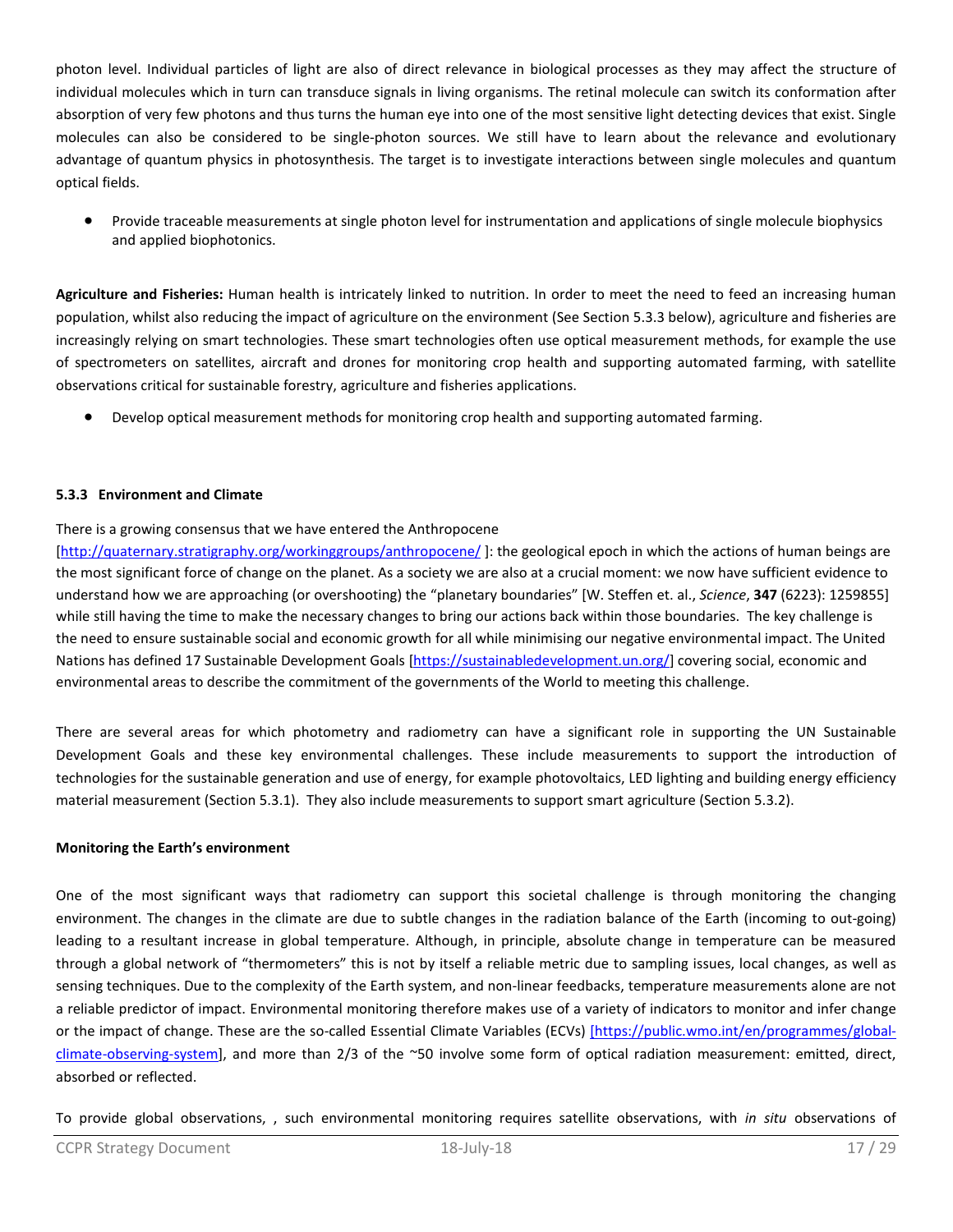biogeophysical quantities providing both complementary local information and validation reference sets for the satellite observations. Many satellite sensors making measurements for the ECVs measure, as a basic measurand, spectral or bandintegrated radiance of Earth-emitted (thermal infrared, passive microwave) and solar-reflected (visible, shortwave infrared) radiation. For practical purposes many visible/shortwave infrared sensors also provide measurements of reflectance.

In order to detect small long-term environmental changes, data sets spanning many decades, and therefore multiple satellites, are needed. Combining data from different satellites requires a robust and stable measurement infrastructure and metrological traceability of satellite Earth observations to SI through improved pre-flight calibration, in-orbit references and in-field ground measurements of radiance and reflectance.

The metrological challenge in this sector is to achieve uncertainties in radiance and reflectance measurements that are close to those of laboratory standards, in the field and from orbit, while understanding the specific challenges of Earth observation from the ever-changing atmosphere (e.g. repeat measurements are impossible). Other challenges involve providing reference standards that can operate in environmentally-challenging conditions (pre-flight in clean rooms and vacuum, in the field in deserts, ice-sheets, oceans and for the measurement of vegetation in forests) and for instruments with field of views that are typically much larger than those of other applications. The uncertainties required by this theme are probably the most demanding for CCPR and also require highly-specialized expertise of the specific requirements of the satellite community.

Thus, the key challenges in this sector are:

- Development of techniques which can make SI-traceable standards and instruments that can be used for remote monitoring on-board satellites/airborne
- Development of transfer standards to be used in satellite pre-flight calibration (large area, clean rooms, vacuum systems) and in-field instrument calibration (deserts, ice sheets, oceans, forests) for radiance and reflectance
- Provision of "fiducial reference measurements" to the Earth observation community: SI-traceable reference standards for biogeophysical parameters such as ocean and land surface temperature (thermal infrared), reflectance and radiance of deserts, ice and of vegetation, radiance measurements at ocean sites and for transmittance/scattering/emission of atmosphere and its constituent molecules.

# **Monitoring change in radiation balance**

Change in the Earth's temperature and consequential impact on climate is due to change in the balance of Energy entering the Earth system and that leaving, which should be monitored on both sides of the balance (Earth emission and Solar irradiance). The Sun is the key driver of the Earth climate, providing the principle source of energy to the system. There is thus a need to measure the total (spectrally-integrated) solar irradiance incident upon and reaching the surface of the Earth and to monitor any change in this on climatological timescales (multidecadal). There is clear historical evidence that relatively small changes in total solar irradiance (<<1 %), after correcting for the 11 year cycle, have significant impact on the climate.

Measurements of total solar irradiance are currently traceable to the World Radiometric Reference (WRR) of the WMO maintained at the WRC in Davos, Switzerland. This scale is not only the environmental reference but also has a role in underpinning photovoltaic efficiency measurements. Efforts to ensure the long term stability of this reference and ensure and improve its accuracy to SI remains one of the key priorities for the CIPM/WMO MOU and has led to significant effort from the NMI community including the development of the Cryogenic Solar Absolute Radiometer as a candidate to replace or complement the radiometers currently defining the WRR.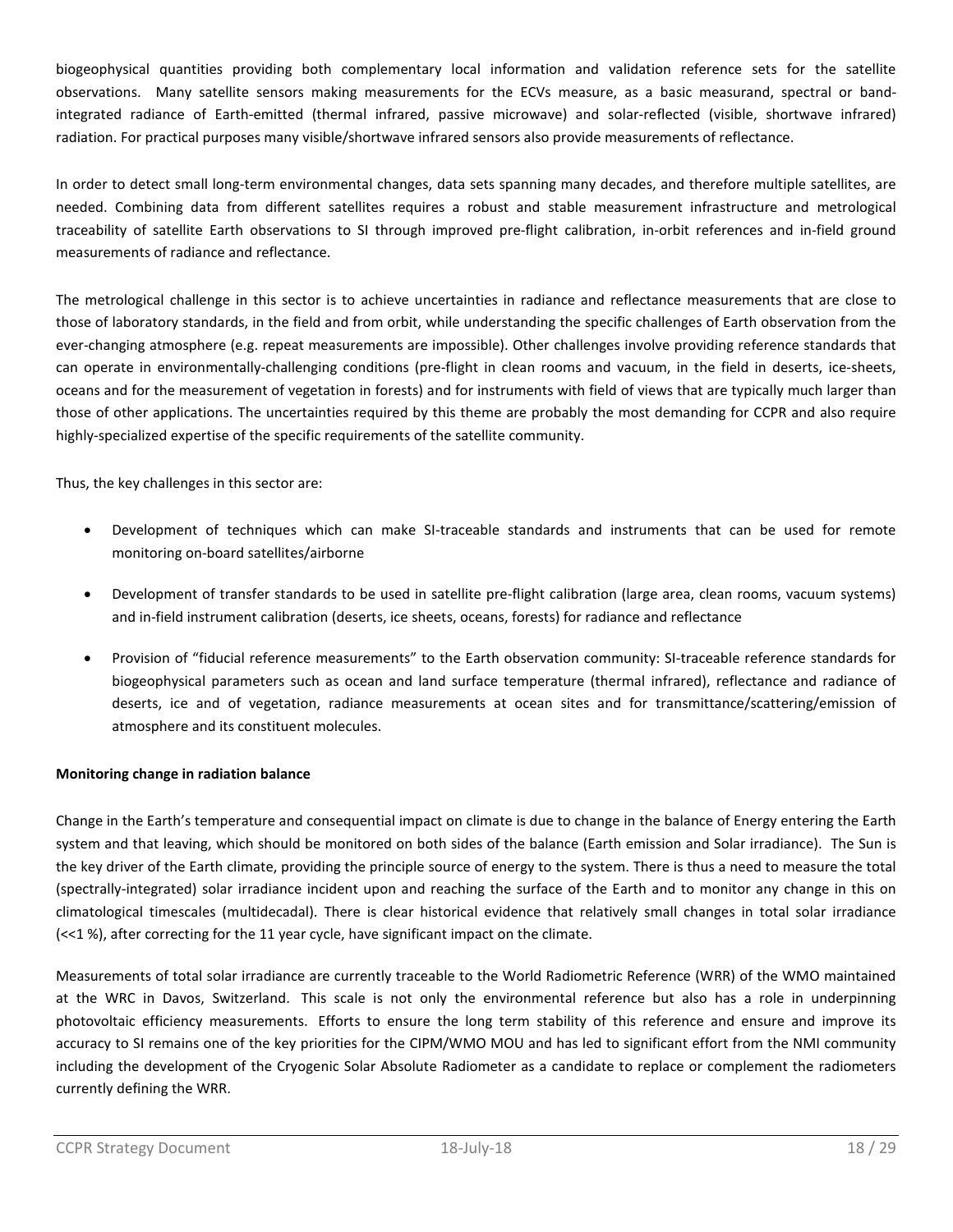Similarly, measurements of the absolute value and variance of spectral content of solar irradiance, particularly, but not exclusively, in the UV is of importance to attribute how this variation, even on short timescales, interacts with the atmosphere affecting its chemistry e.g., water vapour and ozone. There is still significant debate between the modelling community about such processes, and the robustness of the measurement data from both ground and space observations and about how this might impact short term climate events such as El-Niño.

On the other side of the balance, Earth-emitted radiance also needs significant effort and in addition to measurements of the Earth's surface temperature the WMO are keen for the NMI community to provide support to improving the traceability of the global radiation networks particular infrared radiation emitted from the sky. In a similar manner to the WRR traceability is currently to the mean of a group of instruments, World Infrared Standard Group (WISG) maintained by the WRC in Davos. This artefact based scale has a weak link to SI which needs to be strengthened and sustainable for the long term.

The key challenges are:

- Development of high accuracy transfer standards and spectrometers to reliably measure spectral solar irradiance (terrestrially, in field locations, and in space)
- Improved instruments, standards and methods to enable WMO networks, particularly in the IR domain, to make SI traceable measurements of sufficient accuracy in a variety of environmental conditions
- Establishment of high accuracy (NMI primary uncertainty level) SI-traceable total solar irradiance measurements in space and terrestrially through upgrading of the WRR

# **5.3.4 Security**

Metrology is central to the development of instrumentation at the technological frontiers to meet the growing public **security**  needs.

Security-related metrology includes development and characterization of Terahertz (THz) sources and detectors. The Terahertz (**THz**) region is the last part of the non-ionising EM spectrum to be exploited technologically. An emerging THz industry is developing rapidly. Major drivers for this rapid growth, besides security applications, are medical imaging, biological screening, e.g. of toxins in the atmosphere, and biological and pharmaceutical spectrometry of solids and liquids. In response to growing demand from industry for traceable radiometry in the THz range, there has been an increase in metrological R&D activities at some NMIs to establish new measurement systems, methods and novel THz detectors. Within the CCPR, there has also been a recent pilot comparison of THz laser power measurements undertaken by three NMIs [\(https://ieeexplore.ieee.org/stamp/stamp.jsp?arnumber=7530930\)](https://ieeexplore.ieee.org/stamp/stamp.jsp?arnumber=7530930).

Another research option is underpinning quantum cryptography by entangled photon-sources which are also of interest in radiometry, and by validation procedures for information integrity, which also affects legal metrology.

The extremely strong privacy properties of Quantum Key Distribution (QKD) can be used as Privacy Enhancing Technologies (PET) to enforce protection of personal data, as it is foreseen in the legal framework. The standardisation initiative active for QKD judges as mandatory the **need of traceable measurement at single photon level**. The target is to develop the metrological expertise and capabilities to meet the needs of future developments in QKD components such as sources, detectors, true physical quantum random number generators and quantum repeaters.

- Radiometric traceability for THz sources and detectors for security
- Entangled photon sources for quantum cryptography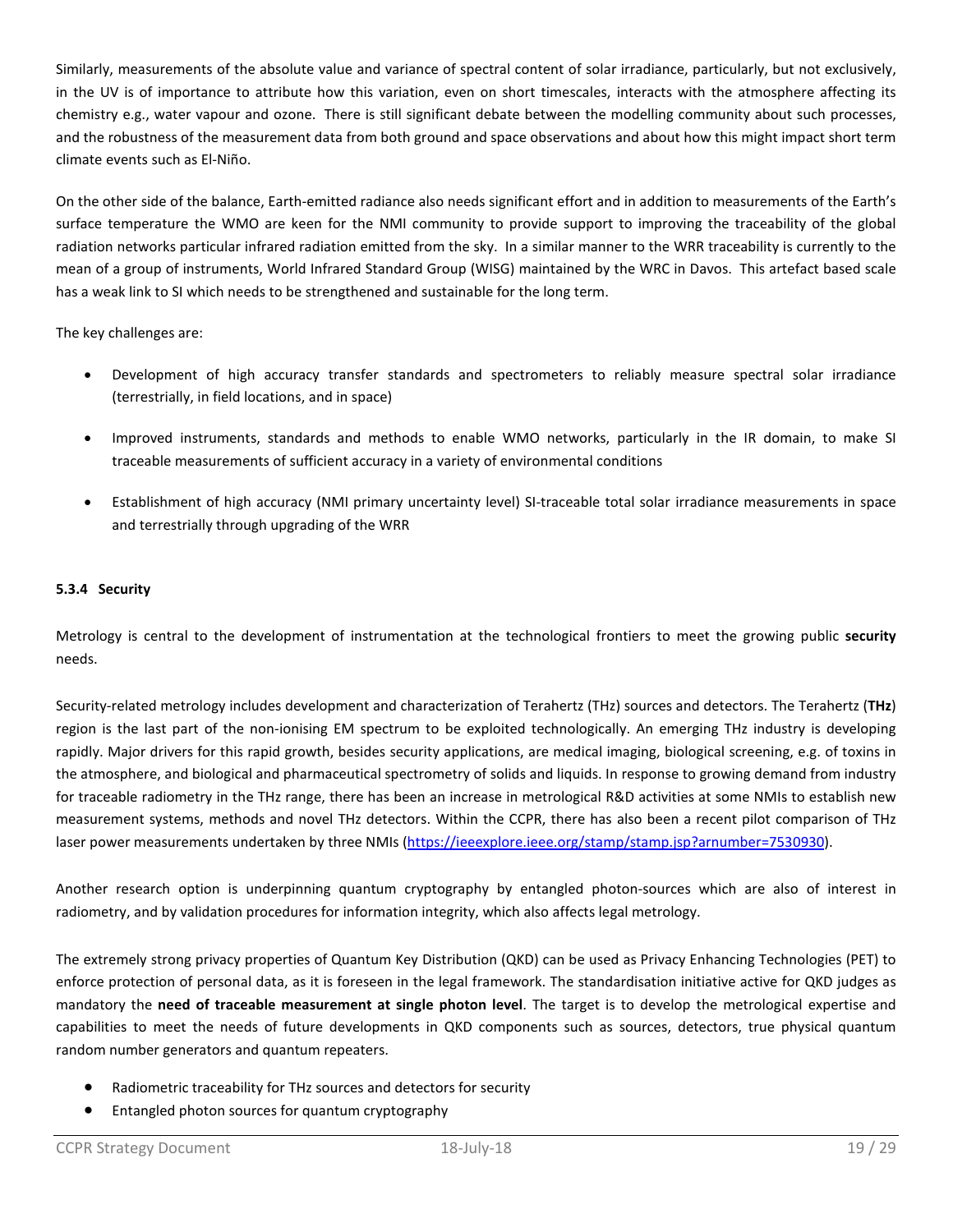• Measurements at single photon level for Quantum Key distribution

# **5.3.5 New Technologies**

**Nanotechnology** is a key enabling technology. The driving forces behind are the demand for ever increasing integration, e.g. in electronics and information technology, as well as the possibility of achieving new functionalities which are not possible otherwise such as through photonic crystals, optical meta-materials, and nano-sources. In many cases in nanotechnology, quantum-mechanical effects prohibit a scaling-down of properties of micro systems and thus require new scientific approaches. **The metrological key challenge is the characterization of nano-sources and nanodetectors**.

**Metrology for new materials:** Materials developments are pervasive in our lives as the building blocks for everything around us contributing enormously to improvements in health, the environment and wealth creation through, for example, modern medical implants, cheap renewable energy from photovoltaics or major changes in telecommunications. Material science is undergoing a revolution, with new materials "designed for function" offering the potential to generate products and provide services that would be impossible with conventional materials.

However, such materials, in particular higher performance nano-materials, bio-materials metamaterials and hybrid materials, bring particular metrological challenges due to their very nature, scale and special properties and the combination of two or more functions in a single material. It is important to be able to quantify the complex interplay of the microscopic state and the resultant properties. Progress is dependent on our ability to validate and inter-relate these measurements.

Metrology priorities will include **the development and application of traceable optical measurements and predictive modelling to characterise the structure, properties and performance of materials** throughout their lifecycle. Key measurands that are used to predict performance of these materials, e.g. for electrotechnical and environmental applications, are their optical properties. There are major challenges in these measurements, such as the relationship between mapped, multiple property variations and microstructural variations, including intercomparison of different mapping techniques. These activities will provide the appropriate tools and techniques to aid innovative developments and ensure full, effective and safe exploitation of new materials.

**Technical Innovations:** EUV, VUV and THz are logical extensions of the electromagnetic spectrum increasingly being exploited for scientific analysis, manufacturing, imaging and sensing. To underpin these innovative applications, the establishment of a unified radiometry from the EUV to the THz range is required. There will also be a need to extend all the radiometric measurement systems of CCPR (except of course photometry) into these spectral domains and consequential extension of the key comparisons into these regions.

- Nano-sources and -detectors characterization
- Radiometric techniques and standards into EUV, VUV and THz spectral regions
- Key comparisons to underpin these EUV, VUV and THz measurements

# **5.4 Applied metrology**

# **5.4.1 Industrial needs (manufacturing and communications)**

For most industrial needs existing standards, uncertainties and procedures are likely to remain adequate but with an increasing demand for lower costs and flexible standards to allow traceability to be established and disseminated during production at the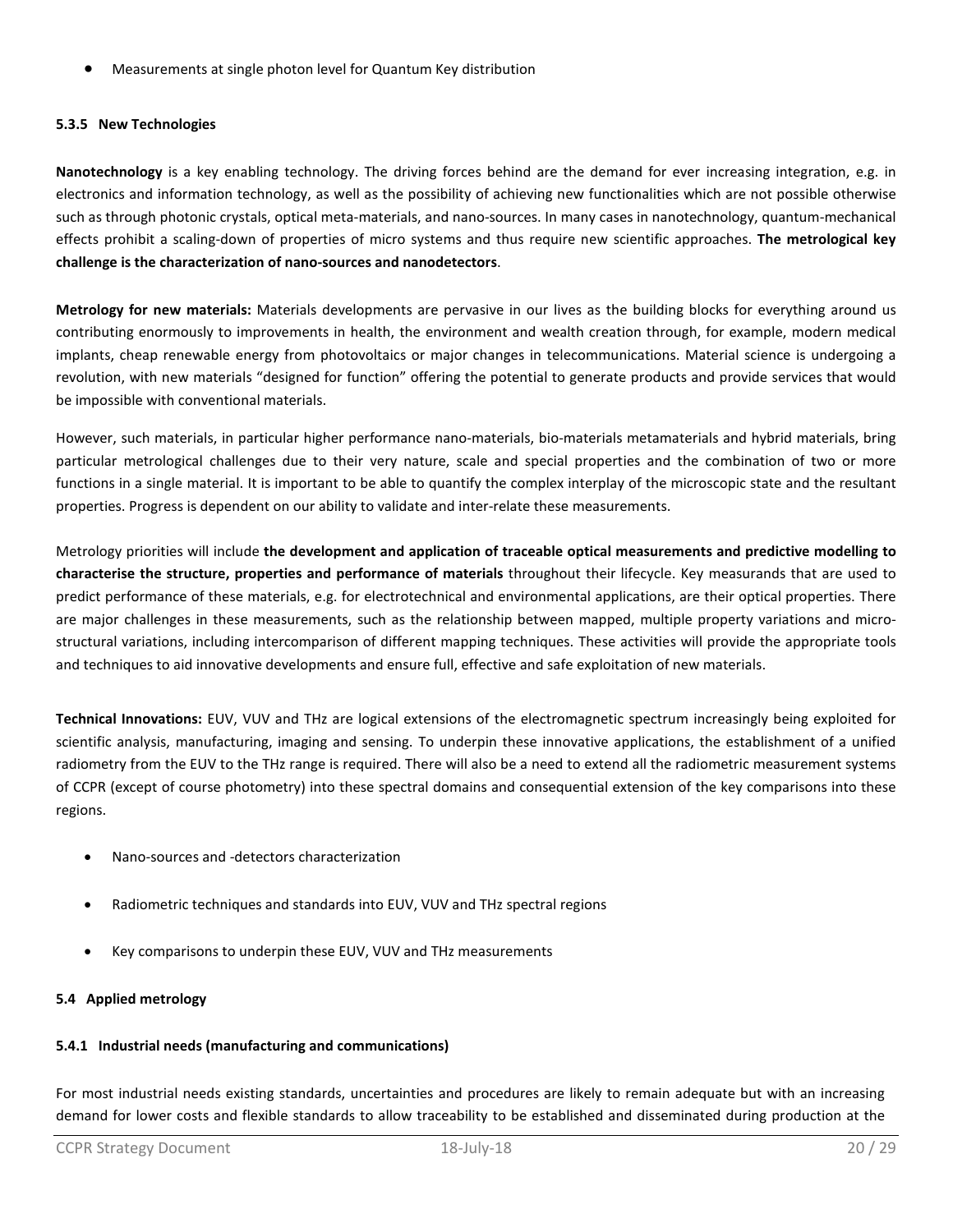work place. For example, the move towards hand-held spectrally resolving instrumentation, where on-board software can compute differing weighting functions as opposed to fragile lamps or a range of bespoke detectors as transfer standards is likely to be increasingly the norm.

**"Appearance"** is perhaps the greatest challenge in this theme i.e. the need to establish robust measurement systems, transfer standards, key conditions of observation and illumination and descriptive metrics to measure the reflective and transmissive properties of complex shapes and surfaces in order to describe their "visual appearance" to a human observer under differing illumination conditions. The drivers being consumer perceptions of "quality", "suitability" and "desirability" and the means to assess these at the design, production and test phases of the product development production cycle independent of the human observer and rendered images for e-commerce and virtual reality. In this context, products range from food stuffs, textiles, manufactured items like cars, cosmetics, etc. through to products developed specifically to aid sustainability e.g. artificial wood.

- Gonio-metric measurements of spectrophotometric properties of complex shapes and surfaces
- Radiometric measurements under simulated environmental/illumination conditions
- Metrics to describe "perceptual" properties and realization of metrological scales for appearance properties (as with colour)
- Characterisation of radiometric properties of imaging systems
- Standardisation of measurement conditions such as irradiation and observation beam parameters.
- Establishment of minimal sets of measurement geometries for a complete description of samples.
- Standardisation of data representation and data file structure for a common exchange of information.

 • Measurement systems and methods for new quantities such as bidirectional sub-surface reflectance distribution function to characterise translucency.

**Photonic/optical based sensors** are being developed for a wide range of applications particularly in process control/monitoring situations and for health applications. Here the metrology challenge is more about ensuring that the characteristics of the sensor can be characterised under operational conditions and often at very small scales. In some cases novel photonic properties of materials are being exploited which may involve highly non-linear processes adding complexity to the metrological characterisation.

- Small spatial scale application of radiometric techniques and standards
- Measurement of optical power and spectral distributions within optical integrated devices

**Communications** based on fibre optics has pushed the uncertainty requirements traditionally required in the visible spectrum to the near IR spectral region and for ever increasing power levels. The increasing drive for bandwidth leads to multi-wavelength systems and the means to discriminate relative performance of systems under such operational conditions. Furthermore, quantum computing and processing rely on optical fibres and complex all-in fibre distribution systems. The development and use of such systems requires a complex characterisation in term of spectral, temporal and polarisation properties.

- "Golden" reference standard fibres
- Fast optical pulse characterisation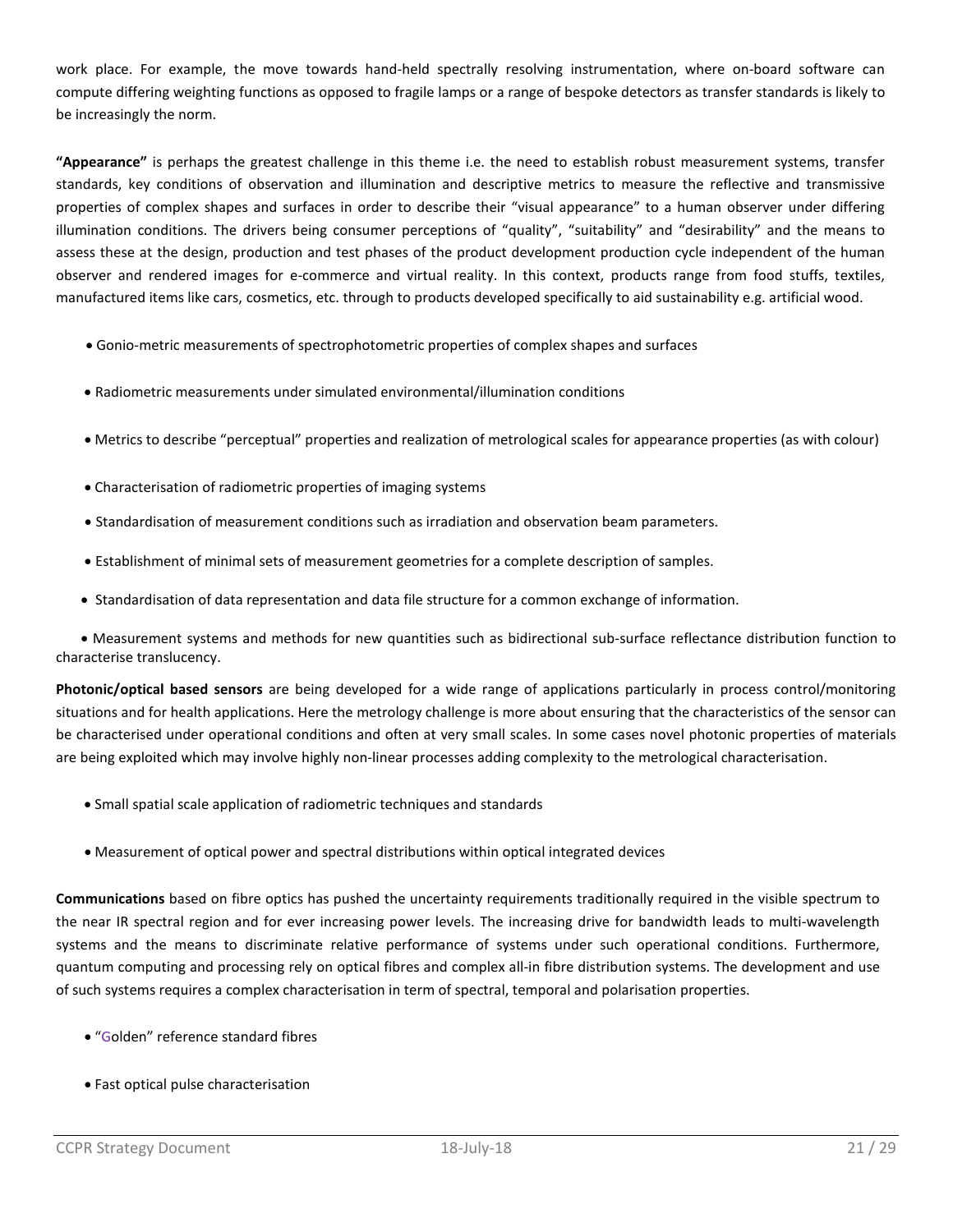**Extreme UV lithography (EUVL)** for the future manufacture of semiconductor chips using short wavelength radiation of 13.5 nm requires advanced radiometry for the characterization and calibration of EUV radiation sources and detectors. Higher accuracy measurements of the spectral reflectance of multilayer mirrors used in the EUV are also urgently needed.

**Novel optical radiometric capabilities for industry and quality of life**: a better knowledge of innovative complex light sources will require developments on 3D metrology using imaging measurement devices, such as camera-based luminance and radiance measurement devices, for pixelled optical light sources such as LEDs, OLED-arrays and displays to be characterised and calibrated with low uncertainty.

• Development of measurement techniques for large-volume and pixelated light sources, near-field to far-field transitions, and the development of traceable camera-based photometry and radiometry.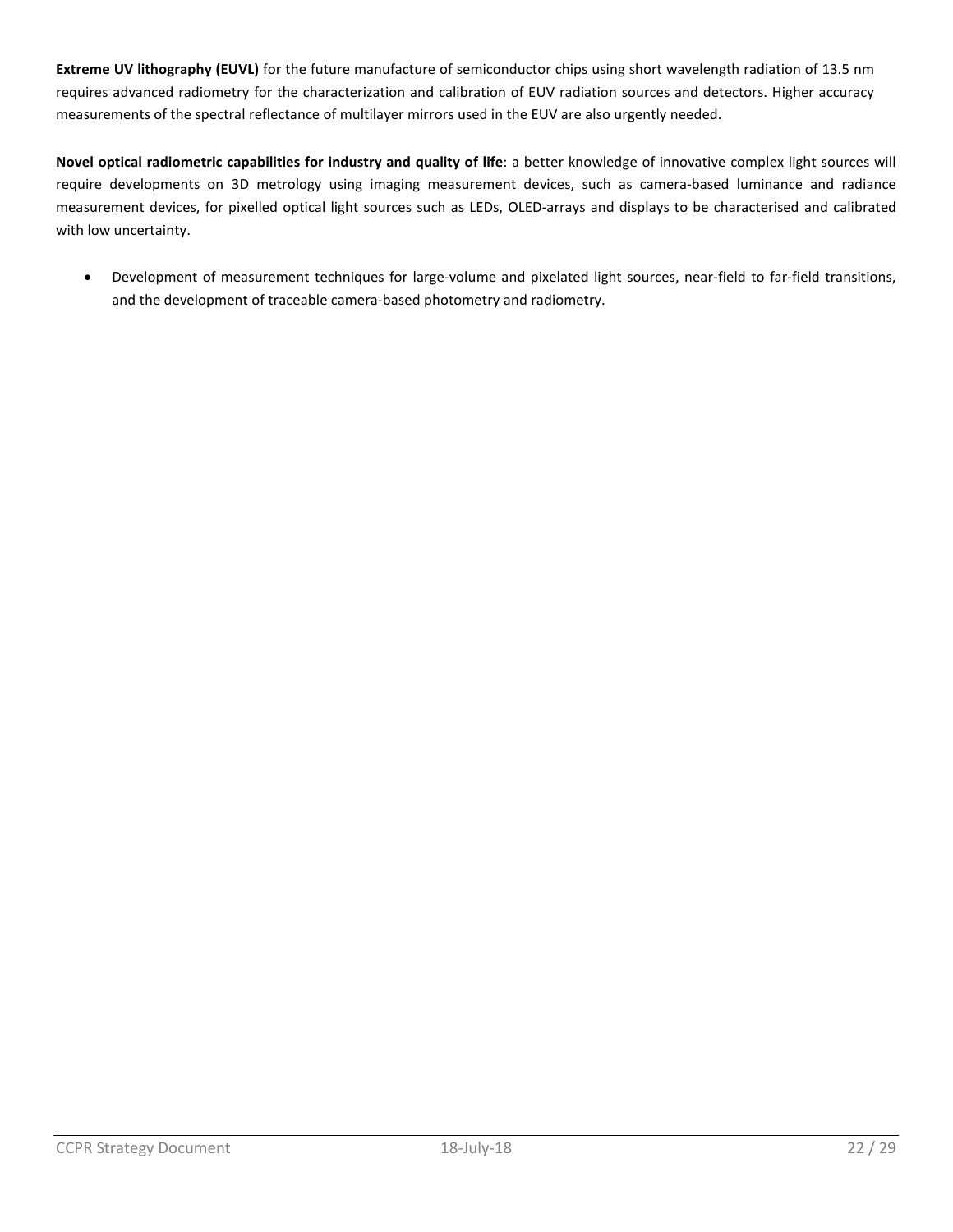# **5.4 Overview of future scan on requirements and measurement challenges for CCPR**

|                                                                 | <b>THEMES</b>    | <b>Grand Challenges</b>                                                           |                                                                   |                                                                   | <b>Fundamental</b>                      | <b>Applied Metrology</b>                                                                   |                                                                                                         |                             |
|-----------------------------------------------------------------|------------------|-----------------------------------------------------------------------------------|-------------------------------------------------------------------|-------------------------------------------------------------------|-----------------------------------------|--------------------------------------------------------------------------------------------|---------------------------------------------------------------------------------------------------------|-----------------------------|
| Radiometry/<br><b>Photometry</b><br><b>FIELD</b><br>Radiometric | Energy           | <b>Environment</b><br>Climate and<br>Sensing                                      | Security<br>THz sources                                           | <b>Health</b>                                                     | <b>New Technologies</b><br>Radio-metric | fundamental science<br>Basic SI and                                                        | <b>Industry</b><br>EUV litho-                                                                           | Communication<br>technology |
| responsivity<br>scale                                           |                  | and Earth<br>obser-<br>vation                                                     | and<br>detectors                                                  |                                                                   | standards for<br>EUV, VUV<br>and THz    |                                                                                            | graphy                                                                                                  |                             |
| Few/single<br>photon<br>metrology                               |                  |                                                                                   | Quantum<br>crypto-<br>graphy,<br>Quantum<br>Key Distri-<br>bution | Photo-bio-<br>technol.<br>Single<br>molecule<br>bio-<br>photonics |                                         | Single photon<br>source as<br>standard<br>Quantum<br>enhanced<br>measurements<br>Astronomy | Nano/<br>mems<br>photonic<br>devices                                                                    |                             |
| New/ improved<br>primary<br>detector<br>standards               |                  | (close to)<br>primary<br>level<br>sensors for<br>SI trace-<br>ability in<br>space |                                                                   |                                                                   |                                         | Fundamental<br>constants                                                                   | In line<br>measure-<br>ments                                                                            |                             |
| <b>High power</b><br>laser calibration                          |                  |                                                                                   |                                                                   |                                                                   |                                         | Link to<br>fundamental<br>constants via<br>photon<br>momentum                              | Manu-<br>facturing<br>(cutting,<br>welding etc)                                                         |                             |
| <b>Solid state</b><br>lighting<br>metrology                     | Energy<br>saving |                                                                                   |                                                                   | Optical<br>Flicker                                                |                                         | New sources for<br>radiometry and<br>photometry                                            |                                                                                                         |                             |
| <b>Imaging &amp;</b><br>goniometry                              |                  |                                                                                   |                                                                   |                                                                   |                                         |                                                                                            | 3D metrology<br>for optical light<br>sources.<br>Camera based<br>near and far<br>field measure-<br>ment |                             |
| <b>PV metrology</b>                                             | Improved         |                                                                                   |                                                                   |                                                                   |                                         |                                                                                            |                                                                                                         |                             |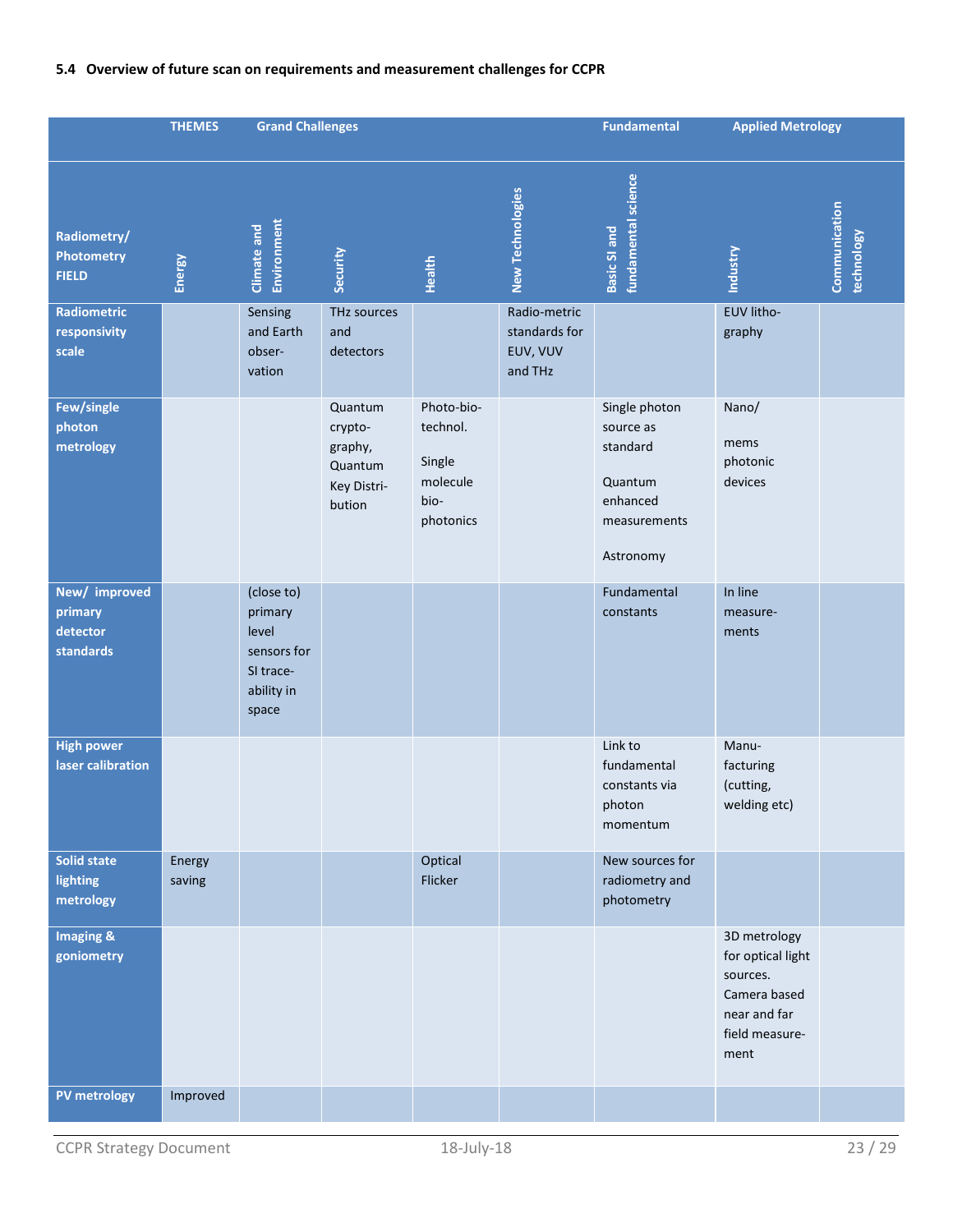|                                              | <b>THEMES</b>                                                                                            | <b>Grand Challenges</b>                                        |                                  |                                                       | <b>Fundamental</b>                                      | <b>Applied Metrology</b>                   |                    |                                                                                         |
|----------------------------------------------|----------------------------------------------------------------------------------------------------------|----------------------------------------------------------------|----------------------------------|-------------------------------------------------------|---------------------------------------------------------|--------------------------------------------|--------------------|-----------------------------------------------------------------------------------------|
| Radiometry/<br>Photometry<br><b>FIELD</b>    | Energy                                                                                                   | Environment<br>Climate and                                     | Security                         | Health                                                | <b>New Technologies</b>                                 | fundamental science<br><b>Basic SI and</b> | <b>Industry</b>    | Communication<br>technology                                                             |
|                                              | PV rating                                                                                                |                                                                |                                  |                                                       |                                                         |                                            |                    |                                                                                         |
| <b>Fiber metrology</b>                       |                                                                                                          |                                                                | Quantum<br>key distribu-<br>tion |                                                       |                                                         |                                            | Sensing            | 'Golden<br>fiber'<br>reference<br>standards<br>Optical<br>pulse<br>characteriz<br>ation |
| <b>Optical</b><br>properties of<br>materials | Transmissi<br>on,<br>reflection,<br>emissivity<br>for energy<br>saving and<br>energy<br>genera-<br>tion. |                                                                |                                  |                                                       | Optical<br>character-<br>ization of<br>new<br>materials |                                            | Appearance         |                                                                                         |
| <b>Optical and</b><br>photonic<br>sensors    |                                                                                                          |                                                                |                                  | Optical<br>sensors for<br>health<br>applica-<br>tions | Nano<br>detectors<br>and sources                        |                                            | Process<br>control |                                                                                         |
| <b>Distributed</b><br>sensing<br>networks    |                                                                                                          | Earth<br>observa-<br>tion, SI<br>trace-<br>ability in<br>space |                                  |                                                       |                                                         |                                            |                    |                                                                                         |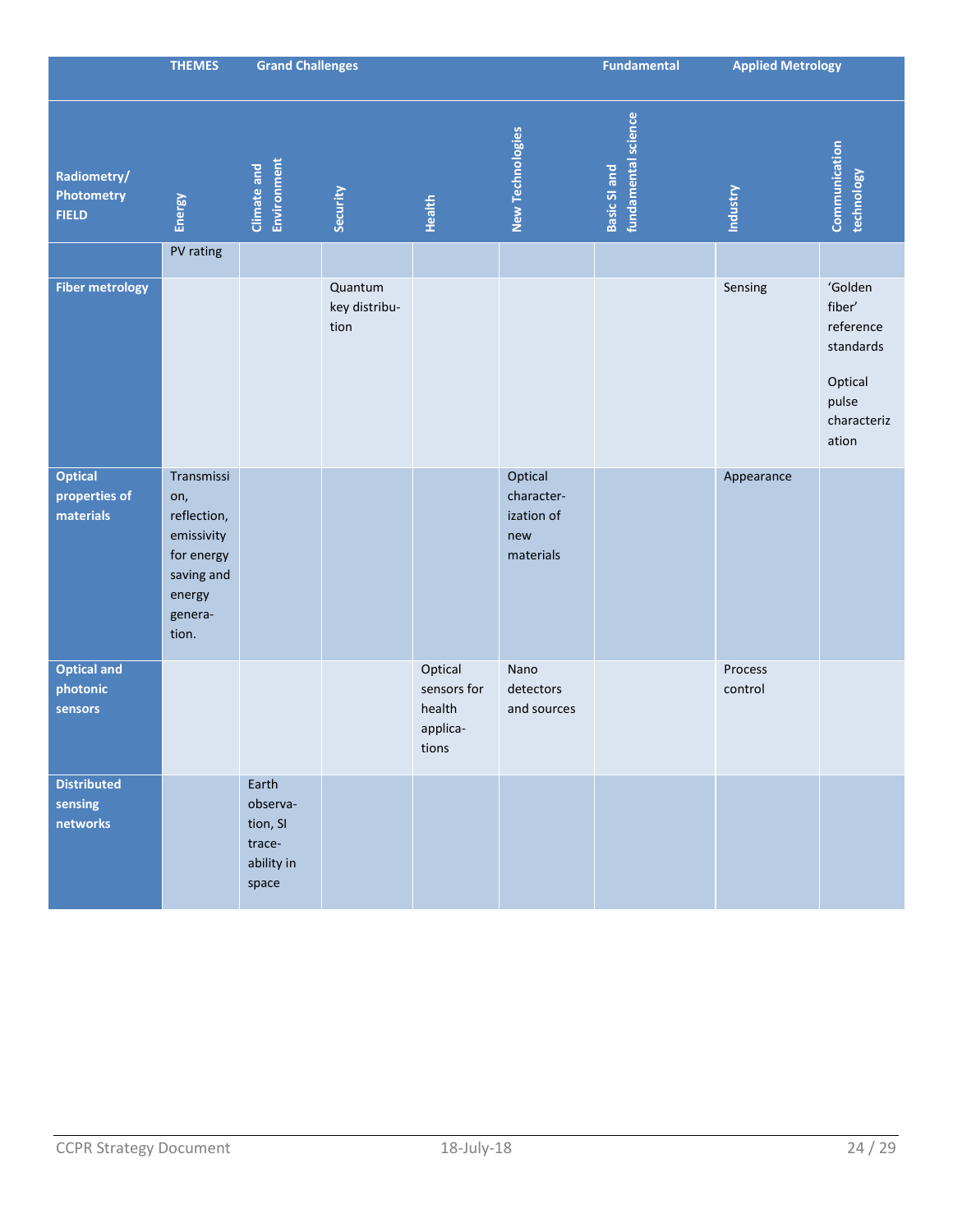# **6 Rationale for various activities (2017-2027)**

The following list of priority activities are planned by CCPR over the next 10 year period, in addition to the CCPR key and RMO PR key comparisons listed in Section 7:

- Pilot study of single detection efficiency of single-photon detectors (WG-SP TG 11)
- Pilot comparison for spectral regular transmittance measurements in the UV region (WG-KC TG1)
- Pilot study on the use of a new portable cryogenic radiometer for calibration of optical fibre power meters (WG-SP TG13)
- Investigate the use of white LED sources for photometry (WG-SP TG12)
- Pilot study for the use of alternative standards for photometric comparison (WG-KC TG4)
- Finalise and publish the updated BIPM monograph on The Principles Governing Photometry (Joint CIE/CCPR JTC-2)
- Achieve a consensus within CCPR of a photon-based definition of the candela (WG-SP TG4)
- Complete preparation of Guidance documents for CCPR key and RMO PR key comparisons (WG-KC), for RMO linkage (WG-KC TG2) and Comparison analysis (WG-KC TG3)
- Update Excel PR CMC Supporting Evidence (WG-CMC TG2)
- Achieve a consensus within CCPR on the CMC reviewing process and "how far the light shines" for future CCPR CMCs (WG-CMC TG3)

The CCPR and member NMIs are very active in working to meet the current and future metrology needs of its user community. In the short term, the existing portfolio of key comparisons is considered to be adequate to underpin these needs, but within the next two decades, extensions into different spectral regions will become necessary. For example, semiconductor industries require SI-traceable measurement of extreme UV radiation. The field of high energy radiation requires radiometric standards down to the Xray range. Mid-and far-infrared radiometry has become more important in order to increase the accuracy of Earth and climate observations. The THz-radiation has found commercial applications in remote sensing. To allow the extension of measurand range, various activities to validate the methods and the equivalence of each laboratory should follow.

It may also become necessary to consider alternate reference instruments / methods or a range of comparison artefacts to ensure that the full dynamic range of a quantity can be evaluated particularly as the needs of the few photon community start to become significant. As the properties of light in this extreme range are completely different from the classical ones, the SI-traceable measurement at the few photon level requires further research and development activities. The CCPR can provide technical guides or solutions to academia and industry for the measurement issues in the new field of few photon metrology. Alternative strategies of CC comparisons of key comparison quantities under specialist conditions may become allowable under the MRA.

RMO pilot studies, RMO supplementary comparisons and other unregistered comparisons of related quantities are indicative of perceived future needs and have a bearing on the allocation of resources by NMIs to this type of activity; as a consequence, many of these arise from large collaborative projects such as through EMPIR funding. Lists of such planned comparisons are maintained by RMOs and are publicly available at the CCPR website [\(https://www.bipm.org/en/committees/cc/ccpr/rmo.html\)](https://www.bipm.org/en/committees/cc/ccpr/rmo.html) to offer members of other RMOs an opportunity to participate if no such comparison is planned within their own RMOs and they have urgent need for comparison results to support their CMC claims.

As NMIs develop capability to respond to specialized needs such as these, inter-regional comparisons need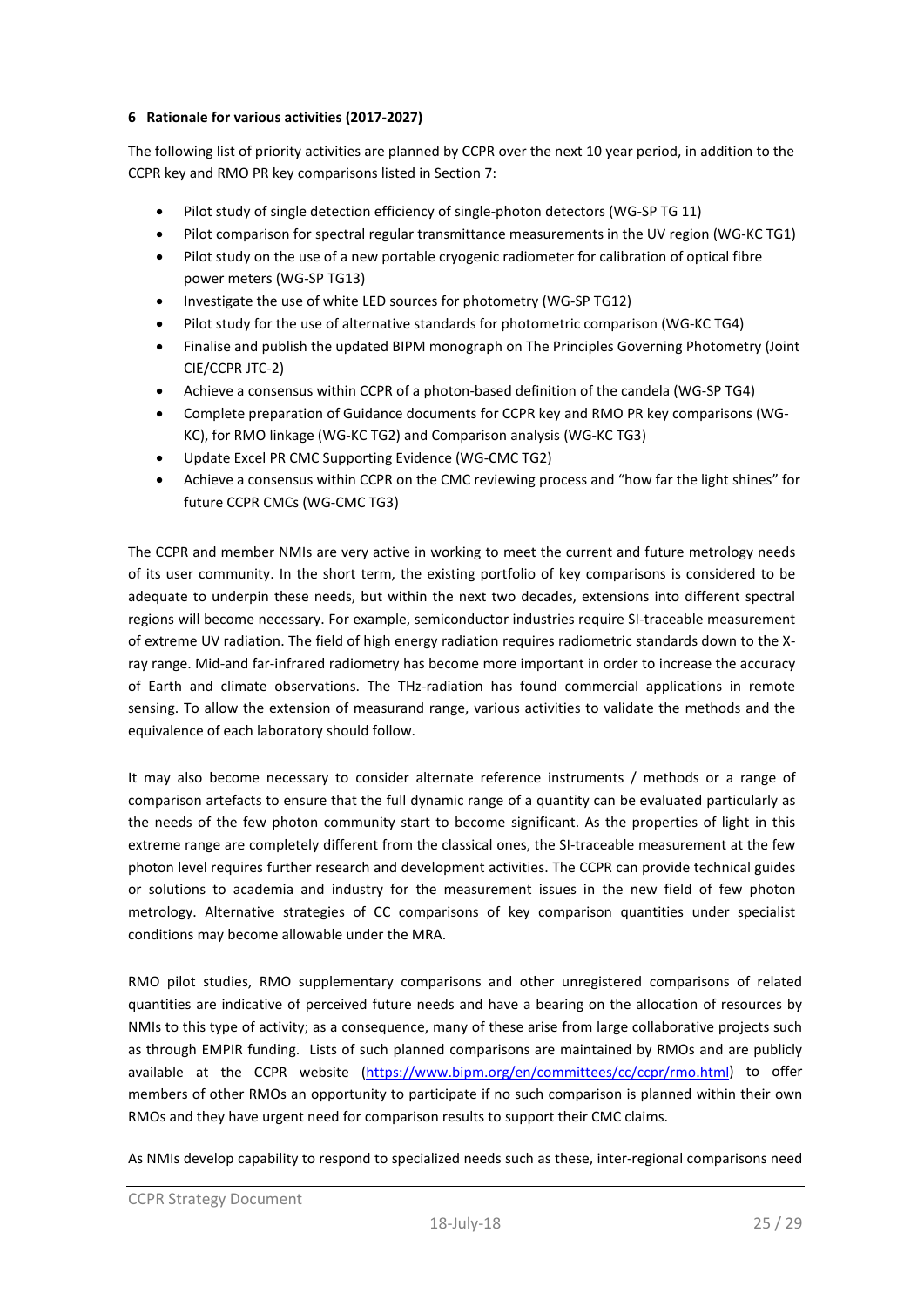to be encouraged and indeed the wider CCPR has been quite successful in this approach. These comparisons are important during the establishment phase of new technologies in order to build confidence in measurement techniques. However, it is clear that the incorporation of new quantities to the list of Key comparisons would have to be very carefully considered, taking into account the demand and uncertainty level required of a quantity, its independence from other quantities already covered, and the structuring of the major service categories of the CMCs.

Many of the fields considered above are highly multidisciplinary and there is a recognition that photometry and radiometry specialists must work in close collaboration with experts from other technical domains and closer to those applications. Demands for cooperation with other international organisations will be stronger in the near future. This will include the need to work closely with the Earth Observation community through links with the Space Agencies and their international organizations such as CEOS and GEO. In the display and lighting industries, improved reliability of science and technology related to human vision and cognition are needed to support better product design and process control. For example, the newest displays for virtual reality will require metrology beyond the current measurement standards of photometry. In the medical/health sector, the development of quantitative diagnostic and therapeutic biophotonics instrumentation requires metrology experts in optical radiation measurements collaborating in multidisciplinary work with experts in biotechnology and health and life sciences. The CCPR needs to link the experts of science with the experts of industry through joint activities with the relevant global organisations such as CIE and the Society for Information Display (SID) to promote the development of measurement standards which can meet the urgent practical demands.

In terms of units and definitions, there remains an on-going discussion within CCPR as to the choice of base unit with suggestions that the current candela might be better replaced with the lumen. The relative merits of this will not be discussed here. However, it is important to note that irrespective of the choice of base unit, it would have little impact on the nature and type of comparisons performed to support the MRA although the CCPR community would be impacted by the change in definitions and relationships of the traceability chain.

Several years ago, the BIPM closed its radiometric and photometric laboratories so it would take considerable effort and resources to have it become a viable active contributor to the sectors served by CCPR NMI members and/or provide a means to run any key comparisons. The BIPM should continue to serve as a coordinating entity for these comparisons and, where appropriate, can become a representative voice of the NMI community through use of expertise loaned, seconded or acting on its behalf from an NMI with relevant expertise.

The BIPM continues to serve the needs of CCPR by providing Executive Secretary and organizational support for CCPR sessions, working group meetings, as well as Workshops and training.

# **7 Required Key comparisons and pilot studies 2017-2027 with indicative repeat frequency**

There are currently ten key comparisons held within the CCPR. These are in the main conducted at a high level. The current schedule for these comparisons is given in Table 7.1. The start dates that are listed for these key comparisons are the plans according to the 2016 CCPR meetings. The key comparisons that include a date in their ID have officially started after completion of the following tasks: 1) formation of a task group and appointment of a pilot lab; 2) call for participants; and 3) preparation of technical protocol.

Consideration as to the need for key comparisons in extended wavelength ranges and for other materials would depend upon the closeness in the relationship for the measurement methodologies and artifacts for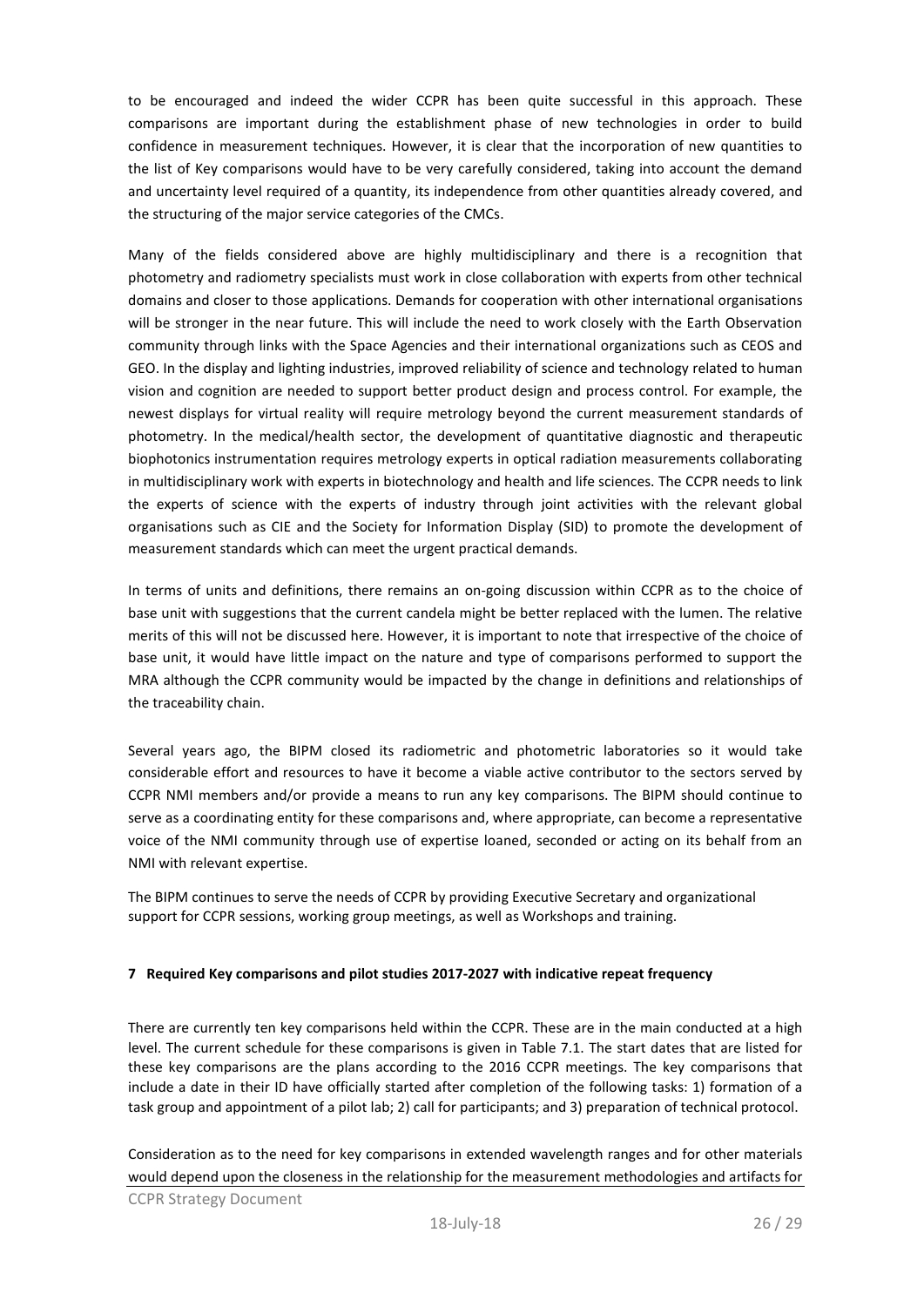these measurement capabilities.

The published results of all the CCPR and RMO key comparisons can be found in the KCDB and a summary table of all CCPR key comparisons, completed and on-going, can also be found at the following publicly available CCPR webpage [\(https://www.bipm.org/en/committees/cc/ccpr.html\)](https://www.bipm.org/en/committees/cc/ccpr/rmo.html).

A list of planned RMO comparisons is publicly available on the CCPR webpage [\(http://www.bipm.org/utils/en/lsx/CCPR-RMO.xlsx\)](http://www.bipm.org/utils/en/lsx/CCPR-RMO.xlsx). At the end of 2016, 15 comparisons were planned to start in 2017-2018. This document is to be updated every year.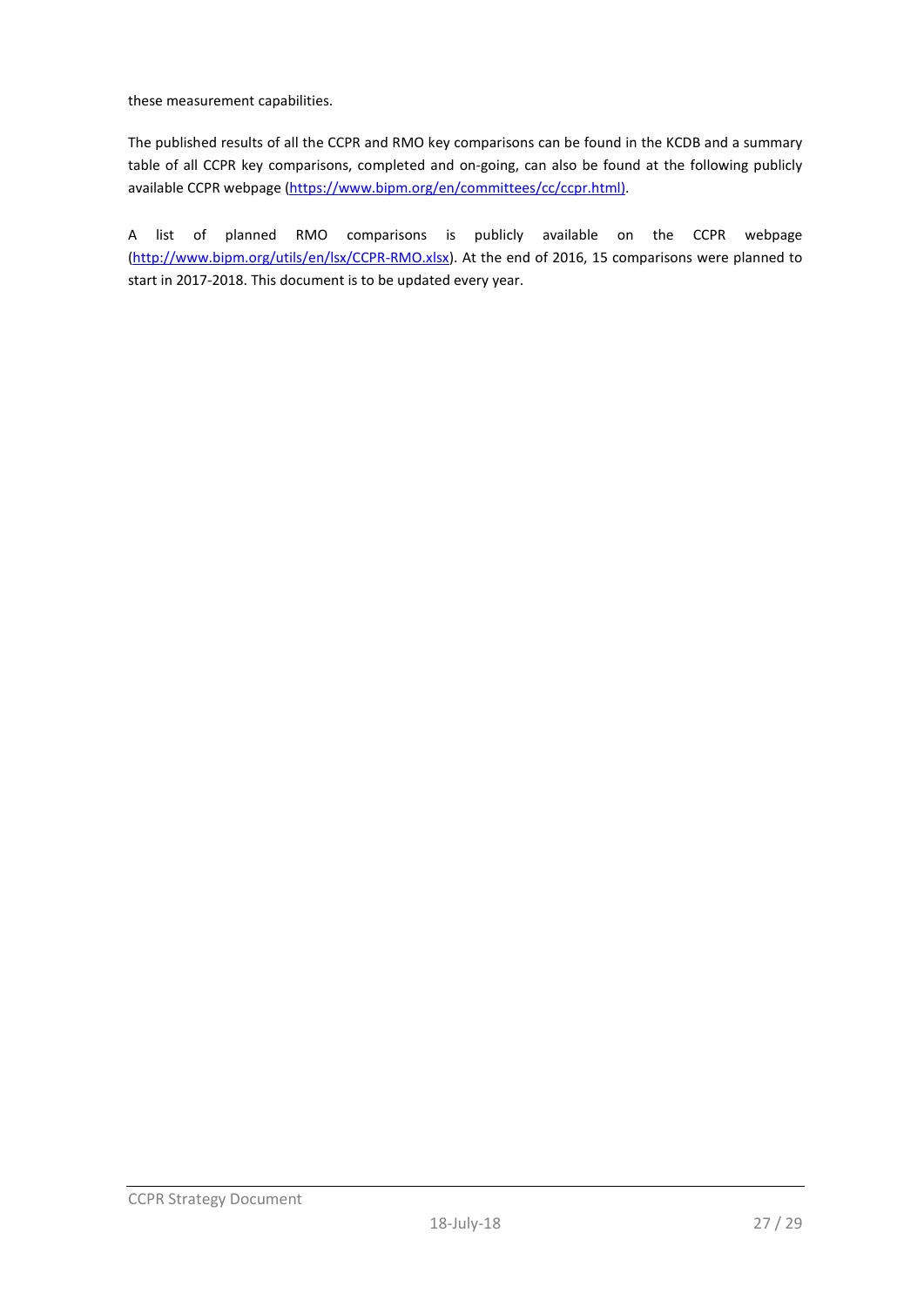# **Table 7.1 CCPR Key comparisons (2013-2023).**

| <b>Start</b> | ID                  | Quantity                                       | <b>Pilot</b>   | <b>Status</b>                                              |
|--------------|---------------------|------------------------------------------------|----------------|------------------------------------------------------------|
| 2013         | <b>CCPR K6:2010</b> | Spectral regular<br>transmittance              | <b>MSL</b>     | Completed.<br>Results published.                           |
| 2014         | <b>CCPR K3:2014</b> | Luminous intensity                             | <b>NRC</b>     | On-going                                                   |
| 2017         | <b>CCPR K4:2017</b> | Luminous flux                                  | <b>NMIJ</b>    | On-going                                                   |
| 2016         | CCPR K2.b:2016      | Spectral<br>responsivity, 300<br>nm to 1000 nm | <b>KRISS</b>   | On-going                                                   |
| 2016         | CCPR K2.a:2016      | Spectral<br>responsivity, 900<br>nm to 1600 nm | <b>NPL</b>     | On-going                                                   |
| 2017         | CCPR K1.a:2017      | Spectral<br>irradiance, 250 nm<br>to 2500 nm   | <b>VNIIOFI</b> | On-going                                                   |
| 2017         | CCPR K5             | Spectral diffuse<br>reflectance                | <b>MIKES</b>   | On-going.<br><b>Technical protocol</b><br>being developed. |
| 2018         | CCPR K1.a           | Spectral<br>irradiance, 200 nm<br>to 350 nm    | <b>NIST</b>    | Planned                                                    |
| 2019         | CCPR K2.c           | Spectral<br>responsivity, 200<br>nm to 400 nm  | PTB            | Planned                                                    |
| 2019         | CCPR K2.d           | Spectral<br>responsivity, 10<br>nm to 200 nm   | PTB            | Planned                                                    |